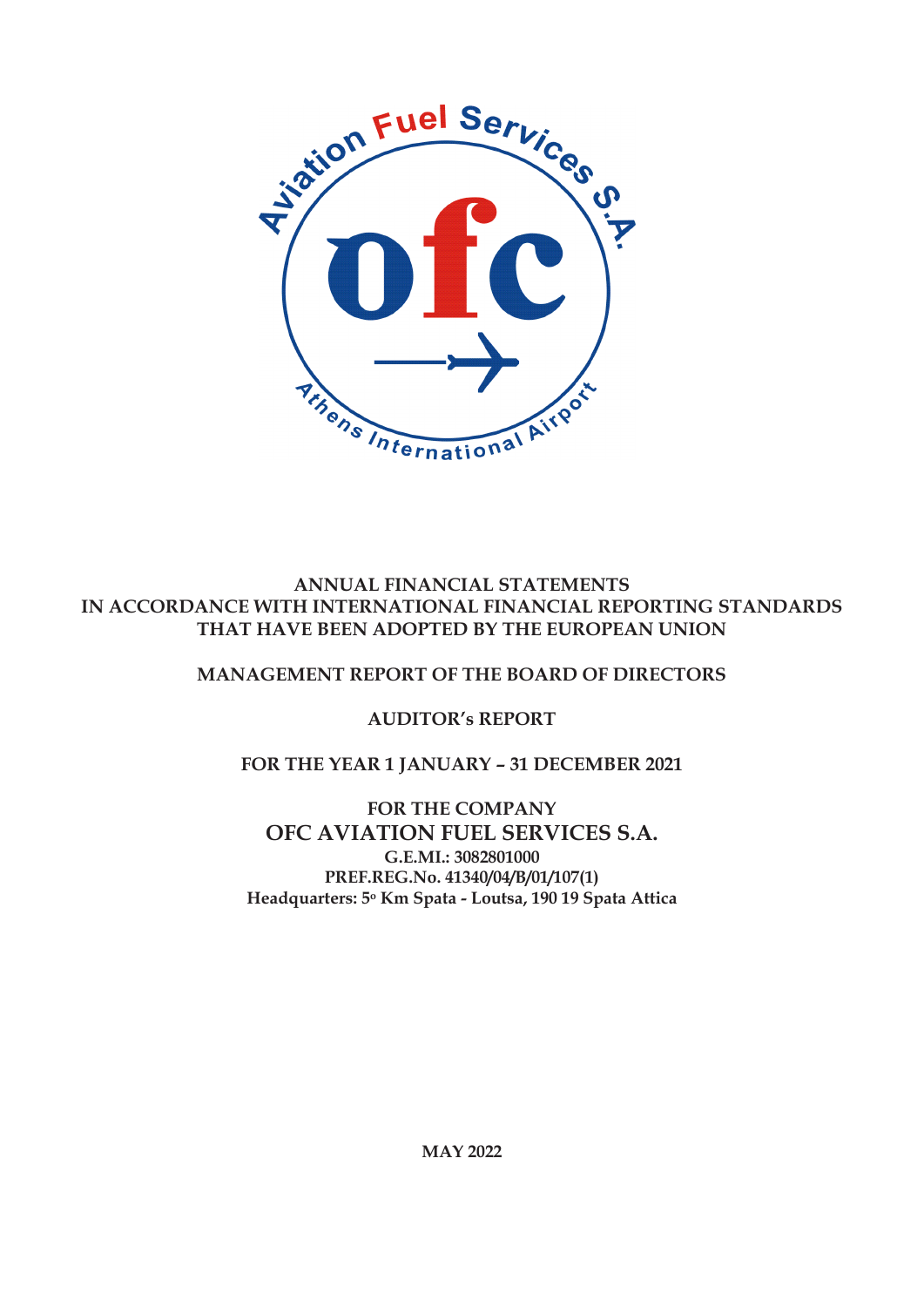# **TABLE OF CONTENTS**

| <b>Statement of Profit or Loss and Other Comprehensive Income</b><br>for the year ended on 31 December 2021 | 3                |
|-------------------------------------------------------------------------------------------------------------|------------------|
| <b>Statement of Financial Position as at 31 December 2021</b>                                               | $\boldsymbol{4}$ |
| Statement of Changes in Equity for the year ended on 31 December 2021                                       | 5                |
| Statement of Cash Flows for the year ended 31 December 2021                                                 | $\boldsymbol{6}$ |
| Notes to the Financial Statements for the year ended on 31 December 2021                                    | $\overline{7}$   |
| General Information<br>1.                                                                                   | 7                |
| Adoption of new and revised International Financial Reporting Standards (IFRSs)                             | $8\,$            |
| 3. Summary of Significant Accounting Policies                                                               | 11               |
| <b>Basis of Accounting</b><br>3.1<br>Revenue recognition<br>3.2                                             | 11<br>11         |
| 3.3<br>Foreign currency                                                                                     | 12               |
| Borrowing costs<br>3.4                                                                                      | 12               |
| Retirement benefit costs<br>3.5                                                                             | 12               |
| 3.6<br>Taxation                                                                                             | 12               |
| 3.7<br>Intangible assets                                                                                    | 13               |
| Tangible assets<br>3.8                                                                                      | 14               |
| Cash and Cash equivalents<br>3.9<br>Financial instruments<br>3.10                                           | 14<br>14         |
| 3.11<br>Borrowings                                                                                          | 17               |
| 3.12<br><b>Trade Payables</b>                                                                               | 17               |
| 3.13<br>Provisions                                                                                          | 17               |
| 3.14<br>The Company as a lessee                                                                             | 17               |
| 3.15<br>The Company as a lessor                                                                             | 19               |
| 3.16<br>Main Sources of Uncertainty of Accounting Estimations                                               | 19               |
| 4. Revenue                                                                                                  | 20               |
| 5. Other income/Other gains and losses                                                                      | 20               |
| 6. Profit from Operations                                                                                   | 20               |
| 7. Investment income                                                                                        | 21               |
| 8. Financial expenses                                                                                       | 21               |
| 9. Income tax                                                                                               | 21               |
| 10. Dividends                                                                                               | 22               |
| 11. Intangible assets                                                                                       | 22               |
| 12. Tangible assets                                                                                         | 23               |
| 13. Right-of-use assets                                                                                     | 24               |
| 14. Participations in subsidiaries and affiliates                                                           | 24               |
| 15. Other non-current assets                                                                                | 25               |
| 16. Trade receivables and other current assets                                                              | 25               |
| 17. Cash and Cash equivalents                                                                               | 26               |
| 18. Deferred tax                                                                                            | 26               |
| 19. Trade and Other Payables                                                                                | 27               |
| 20. Lease Liabilities                                                                                       | 27               |
| 21. Share capital                                                                                           | 28               |
| 22. Reserves                                                                                                | 28               |
| 23. Accumulated Profits/Retained earnings                                                                   | 28               |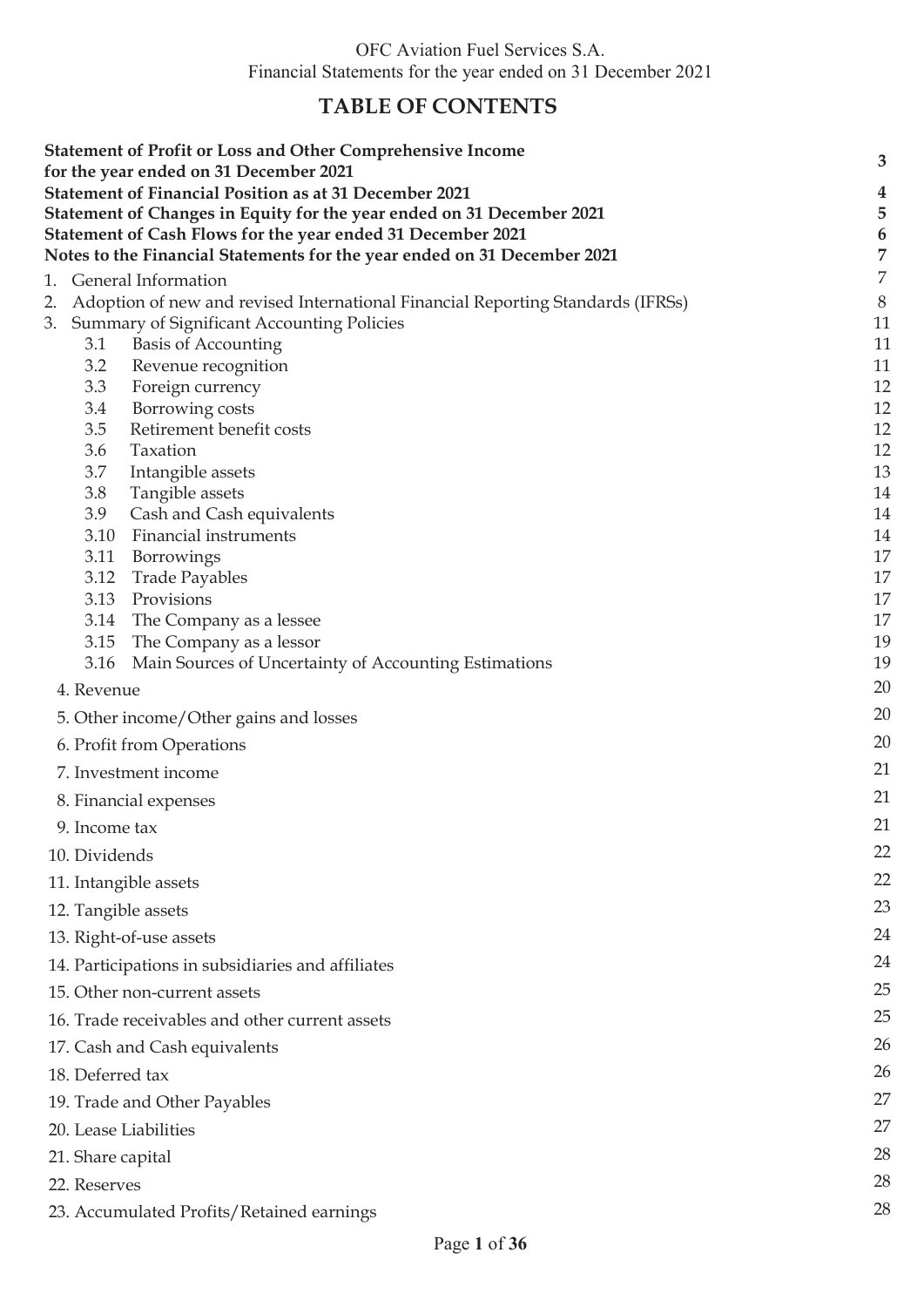| 24. Contingent Liabilities and Commitments  | 29 |
|---------------------------------------------|----|
| 25. Earnings per Share                      | 29 |
| 26. Related Party Transactions              | 29 |
| 27. Provisions for Retirement Benefit Plans | 30 |
| 28. Categories of Financial Instruments     | 32 |
| 29. Financial Risk Management               | 32 |
| 30. Going Concern                           | 35 |
| 31. Events after the Reporting Period       | 36 |
|                                             |    |

The Financial Statements set out on pages 3 to 36 were approved at the meeting of the company's Board of Directors on 26 May 2022 and are subject to the approval of the Annual Ordinary General Meeting of Company Shareholders.

**of the Board of Directors**

**The CHAIRMAN The MANAGING DIRECTOR The FINANCIAL MANAGER**

 **VASSILIOS TSIATOURAS NIKOLAOS KONTAXIS PETROS KATROS** 

ID No. ΑΝ 590404 ID No. ΑΒ 594320 ID No.: ΑΜ 638650

Lic. No. OEE 2830/A' Class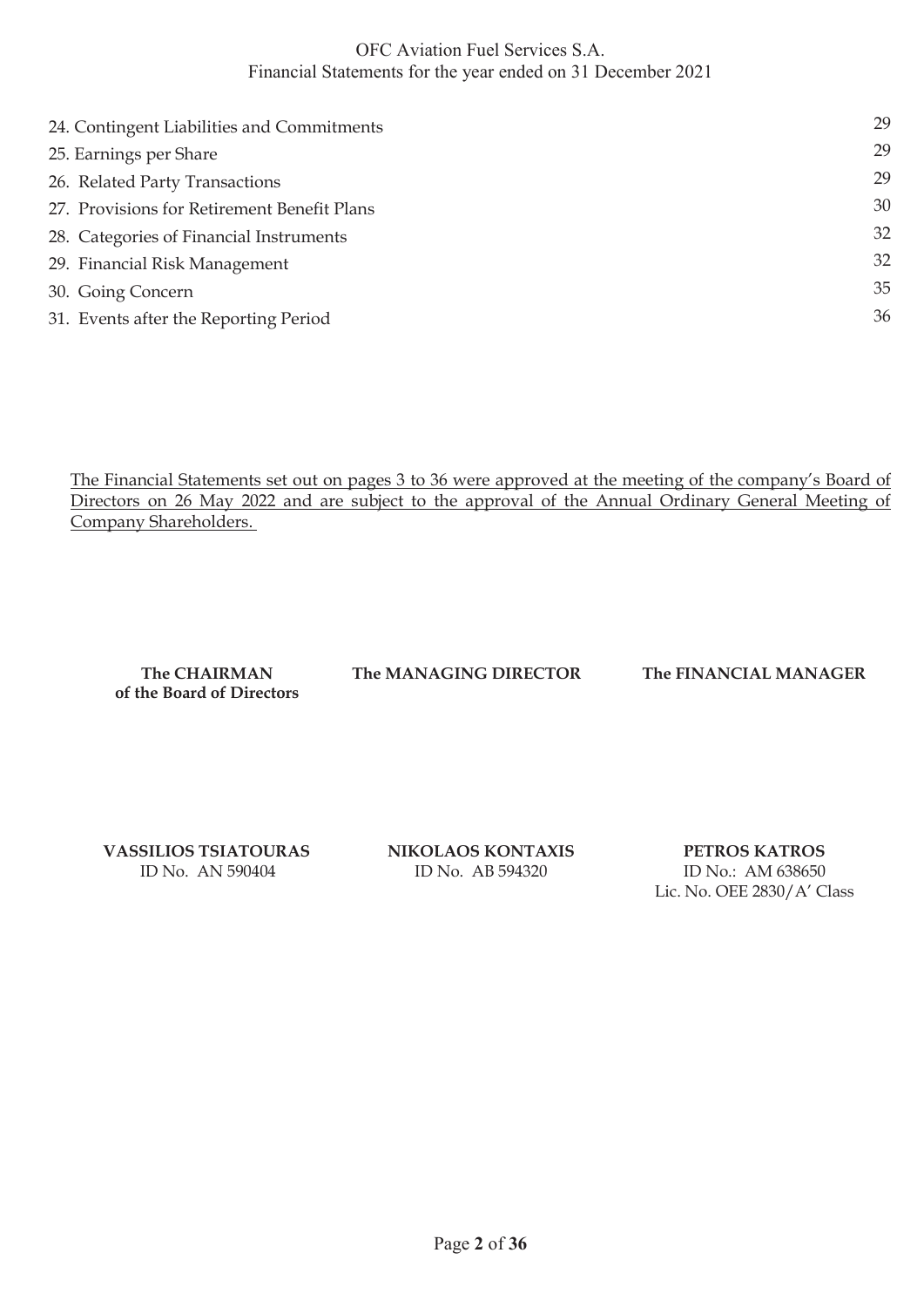### **Statement of Profit or Loss and Other Comprehensive Income for the year ended on 31 December 2021**

| Amounts in Euro                                                                          | <b>Note</b> |                 |                 |
|------------------------------------------------------------------------------------------|-------------|-----------------|-----------------|
|                                                                                          |             | 1.1.2021-       | 1.1.2020-       |
|                                                                                          |             | 31.12.2021      | 31.12.2020      |
|                                                                                          |             |                 | *Restated       |
|                                                                                          |             |                 |                 |
| Turnover                                                                                 | 4           | 7.457.306,65    | 3.635.954,24    |
| <b>Cost of Sales</b>                                                                     |             | (5.981.367,99)  | (5.082.348,29)  |
| <b>Gross profit</b>                                                                      |             | 1.475.938,66    | (1.446.394,05)  |
| Administrative expenses                                                                  |             | (1.003.786, 16) | (1.020.595, 60) |
| Other income                                                                             | 5           | 778.866,91      | 4.011,04        |
| Other profits and losses                                                                 | 5           | 24.472,89       | (1.048, 39)     |
| Losses / Profits from operations                                                         |             | 1.275.492,30    | (2.464.027,00)  |
| <b>Investment Income</b>                                                                 | 7           | 2.763,66        | 76.440,26       |
| Finance expenses                                                                         | 8           | (7.095, 43)     | (7.652, 66)     |
| Losses / Profits before taxes                                                            |             | 1.271.160,53    | (2.395.239,40)  |
| Income tax                                                                               | 9           | (178.410,59)    | 536.235,11      |
| Net Losses / Net Profits after tax                                                       |             | 1.092.749,94    | (1.859.004,29)  |
|                                                                                          |             |                 |                 |
| Earnings per share basic & diluted in $\epsilon$                                         | 25          | 4,53            | (7,68)          |
| Other comprehensive income<br>Items that will not be re-classified to<br>profit or loss: |             |                 |                 |
| Actuarial gains/(losses) on defined<br>benefit plans                                     | 27          | 4.657,90        | 1.414,43        |
| Tax on items that are not re-classified                                                  | 9           | (1.024, 74)     | (339, 46)       |
|                                                                                          |             | 3.633,16        | 1.074,97        |
|                                                                                          |             |                 |                 |
| <b>Total Comprehensive Income</b>                                                        |             | 1.096.383,10    | (1.857.929.32)  |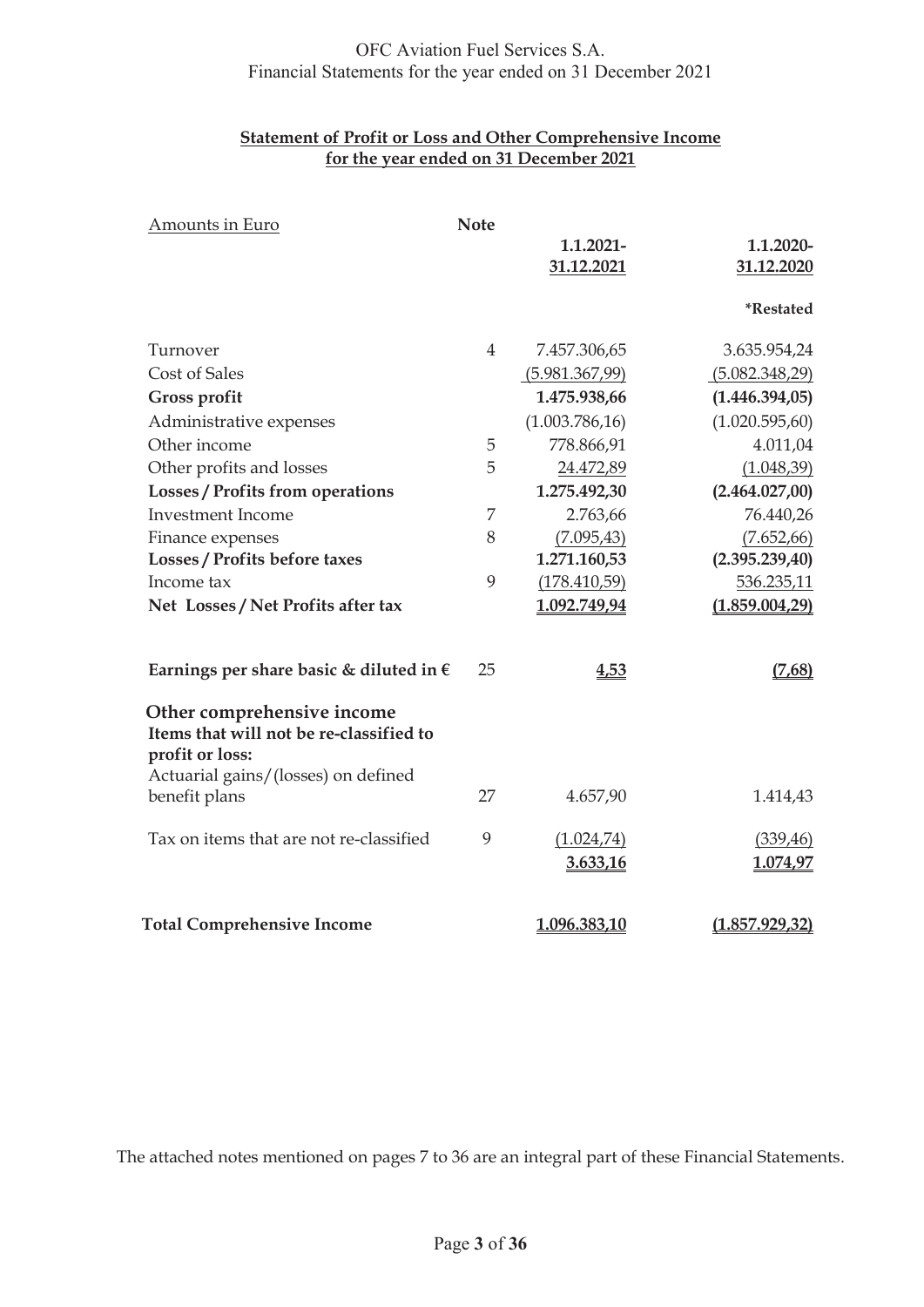### OFC Aviation Fuel Services S.A. Financial Statements for the year ended on 31 December 2021 **Statement of Financial Position as at 31 December 2021**

| Amounts in Euro                            | Note. |               |                         |                         |
|--------------------------------------------|-------|---------------|-------------------------|-------------------------|
|                                            |       | 31.12.2021    | 31.12.2020              | 01.01.2020              |
|                                            |       |               | <i><b>*Restated</b></i> | <i><b>*Restated</b></i> |
| <b>Assets</b>                              |       |               |                         |                         |
| Intangible assets                          | 11    | 116.741,45    | 2.025.242,73            | 3.888.813,38            |
| Tangible assets                            | 12    | 56.544,86     | 72.745,08               | 88.877,87               |
| Right-of-use assets                        | 13    | 3.392,34      | 12.686,87               | 22.748,68               |
| Deferred taxes                             | 18    | 425.728,07    | 605.163,40              | 39.896,74               |
| Participations in subsidiaries             | 14    | 375.000,00    | 0,00                    | 0,00                    |
| Other non-current assets                   | 15    | 13.089,92     | 13.089,92               | 13.089,92               |
| Total non-current assets                   |       | 990.496,64    | 2.728.928,00            | 4.053.426,59            |
| <b>Current assets</b>                      |       |               |                         |                         |
| Income tax                                 |       | 54.478,69     | 9.783,33                | 240.271,84              |
| Trade receivables and other current assets | 16    | 132.444,20    | 454.933,19              | 154.487,05              |
| Cash and cash equivalents                  | 17    | 12.696.756,78 | 9.997.133,41            | 12.250.913,73           |
| <b>Total current assets</b>                |       | 12.883.679,67 | 10.461.849,93           | 12.645.672,62           |
| <b>Total assets</b>                        |       | 13.874.176,31 | 13.190.777,93           | 16.699.099,21           |
| Total non-current assets                   |       |               |                         |                         |
| Provisions for employee benefit plans      | 27    | 171.809,58    | 159.323,71              | 159.727,74              |
| Lease payments                             | 20    | 0,00          | 1.958,70                | 9.164,26                |
| <b>Total non-current liabilities</b>       |       | 171.809,58    | 161.282,41              | 168.892,00              |
| <b>Current liabilities</b>                 |       |               |                         |                         |
| Suppliers and other creditors              | 19    | 915.949,86    | 332.008,21              | 814.844,54              |
| Lease payments                             | 20    | 3.452,66      | 10.906,20               | 13.774,24               |
| <b>Total current liabilities</b>           |       | 919.402,52    | 342.914,41              | 828.618,78              |
| <b>Total liabilities</b>                   |       | 1.091.212,10  | 504.196,82              | 997.510,78              |
| Equity                                     |       |               |                         |                         |
| Share capital                              | 21    | 7.099.354,10  | 7.099.354,10            | 6.708.999,10            |
| Reserves                                   | 22    | 1.512.820,32  | 1.512.820,32            | 1.512.820,32            |
| Retained earnings                          | 23    | 4.170.789,79  | 4.074.406,69            | 7.479.769,01            |
| <b>Total Equity</b>                        |       | 12.782.964,21 | 12.686.581,11           | 15.701.588,43           |
| <b>Total Equity and Liabilities</b>        |       | 13.874.176,31 | 13.190.777,93           | 16.699.099,21           |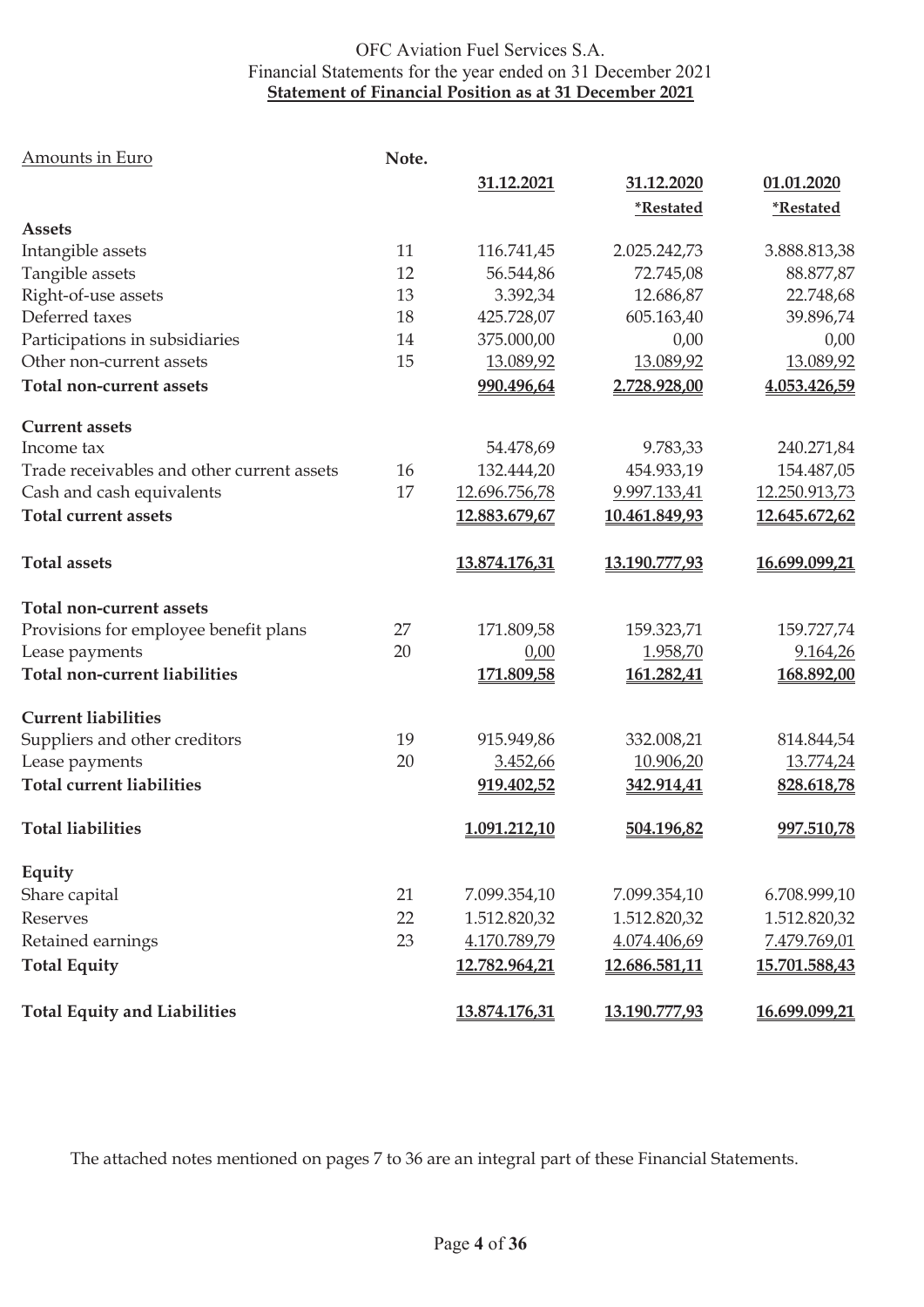## **Statement of Changes in Equity for the year ended on 31 December 2021**

|                              | <b>Share</b> |                 | Retained        |                 |
|------------------------------|--------------|-----------------|-----------------|-----------------|
| Amounts in Euro              | Capital      | <b>Reserves</b> | Earnings        | <b>Total</b>    |
|                              |              |                 |                 |                 |
| <b>Balance at 01.01.2020</b> | 6.708.999,10 | 1.512.820,32    | 7.374.588,49    | 15.596.407,91   |
| Impact of changing           |              |                 |                 |                 |
| <b>Accounting Policies</b>   |              |                 | 105.180,52      | 105.180,52      |
| <b>Revised Balance at</b>    |              |                 |                 |                 |
| 01.01.2020                   | 6.708.999,10 | 1.512.820,32    | 7.479.769,01    | 15.701.588,43   |
|                              |              |                 |                 |                 |
| Loss for the year            |              |                 | (1.859.004, 29) | (1.859.004,29)  |
| Dividends                    | 390.355,00   |                 | (1.547.433,00)  | (1.157.078,00)  |
| Other comprehensive income   |              |                 | 1.074,97        | 1.074,97        |
| <b>Balance at 31.12.2020</b> |              |                 |                 |                 |
| (Revised)                    | 7.099.354,10 | 1.512.820,32    | 4.074.406,69    | 12.686.581,11   |
|                              |              |                 |                 |                 |
| Profit for the year          |              |                 | 1.092.749,94    | 1.092.749,94    |
| Dividends                    |              |                 | (1.000.000, 00) | (1.000.000, 00) |
| Other comprehensive income   |              |                 | 3.633,16        | 3.633,16        |
| <b>Balance at 31.12.2021</b> | 7.099.354,10 | 1.512.820,32    | 4.170.789,79    | 12.782.964,21   |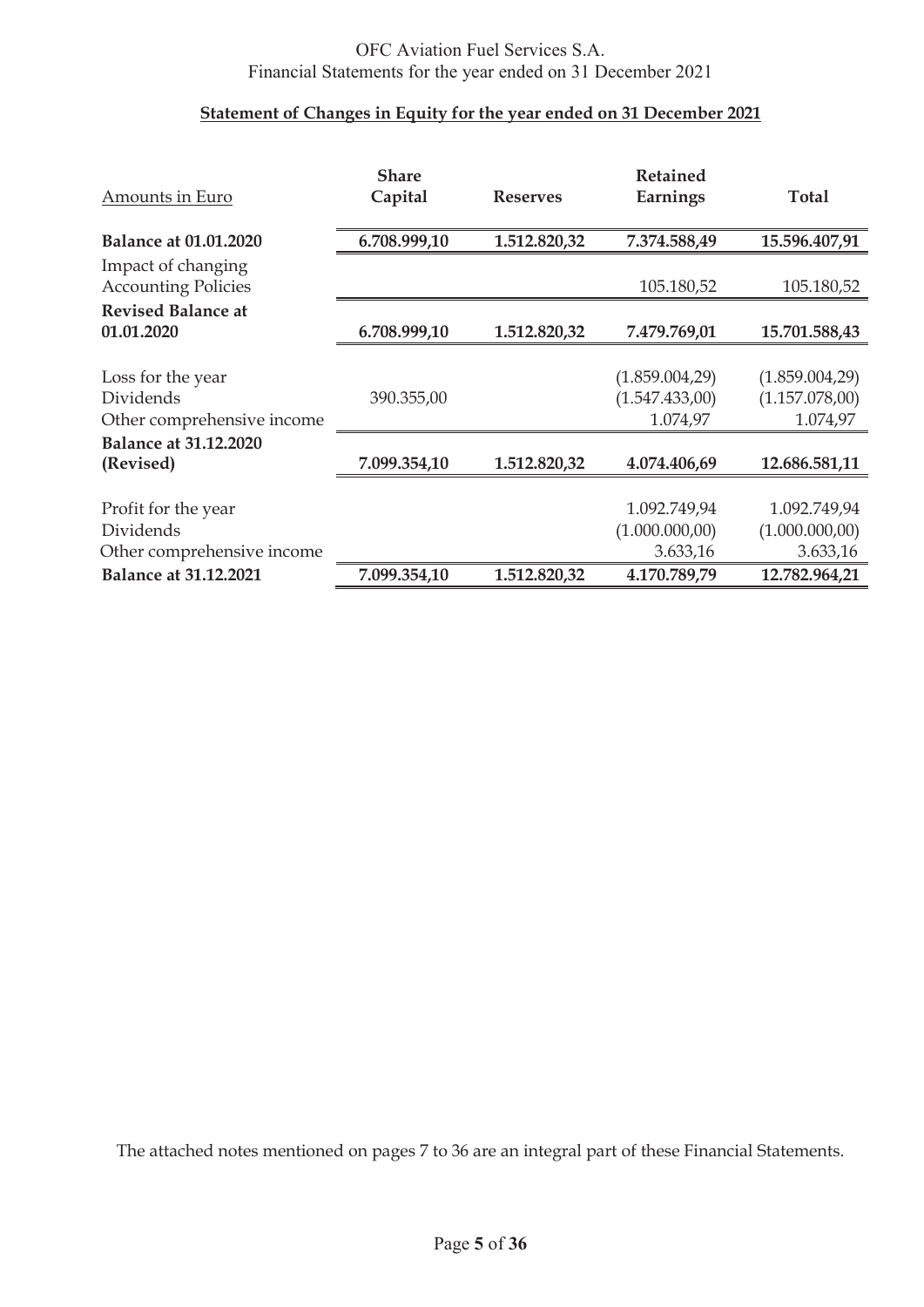## OFC Aviation Fuel Services S.A. Financial Statements for the year ended on 31 December 2021 **Statement of Cash Flows for the year ended 31 December 2021**

| Amounts in Euro                                                                  | Note.    |                               |                               |
|----------------------------------------------------------------------------------|----------|-------------------------------|-------------------------------|
|                                                                                  |          | 1.1 -31.12.2021               | <u>1.1 -31.12.2020</u>        |
| <b>Operating Activities</b>                                                      |          |                               |                               |
| Profit before tax                                                                |          | 1.271.160,53                  | (2.395.239,40)                |
| Plus / (less) adjustments for:                                                   |          |                               |                               |
| Depreciation                                                                     | 6        | 1.944.605,65                  | 1.974.356,57                  |
| Amortization right-of-use assets                                                 | 13       | 23.286,69                     | 23.529,08                     |
| Provisions                                                                       | 27       | 17.143,77                     | 1.010,40                      |
| Income (revenue, expenses, profits & losses)                                     |          |                               |                               |
| from investing activities                                                        | 7        | (2.763, 66)                   | (76.440,25)                   |
| Interest and related expenses                                                    | 8        | 7.095,43                      | 7.652,66                      |
| Plus / (less) adjustments for movements                                          |          |                               |                               |
| In working capital related to operating activities:                              |          |                               |                               |
| Decrease/(increase) in receivables                                               |          | 277.793,63                    | (69.957, 63)                  |
| (Decrease)/increase in payables (excluding loans)                                |          | 583.941,65                    | (482.836,33)                  |
| Less:                                                                            |          |                               |                               |
| Interest and related expenses                                                    | 8        | (7.095, 43)                   | (7.652, 66)                   |
| Taxes paid                                                                       |          | 0,00                          | (29.371, 01)                  |
|                                                                                  |          |                               |                               |
|                                                                                  |          |                               |                               |
| Net cash used in from Operating activities (a)                                   |          | 4.115.168,26                  | (1.054.948.57)                |
| <b>Investing activities</b>                                                      |          |                               |                               |
| Acquisition of subsidiaries, relatives, joint ventures                           |          |                               |                               |
| and other investments                                                            | 14       | (375.000,00)                  | 0,00                          |
| Purchase of tangible                                                             |          |                               |                               |
| and intangible assets                                                            | 11, 12   | (19.904, 15)                  | (94.653, 14)                  |
| Interest received                                                                | 7        | 2.763,66                      | 76.440,26                     |
| Net cash used from/(in)                                                          |          |                               |                               |
| Investing activities (b)                                                         |          | (392.140, 49)                 | (18.212, 88)                  |
| <b>Financing Activities</b>                                                      |          |                               |                               |
| Repayment of Lease Liabilities (interest)                                        | 20       | (23.404, 40)                  | (23.540, 87)                  |
| Dividends paid                                                                   | 10       | (1.000.000, 00)               | (1.157.078,00)                |
| Net cash used in from                                                            |          |                               |                               |
| Financing activities (c)                                                         |          | (1.023.404, 40)               | (1.180.618, 87)               |
| Net increase / (decrease) in cash                                                |          |                               |                               |
| and cash equivalents for the year                                                |          |                               |                               |
| $(a) + (b) + (c)$                                                                |          | 2.699.623,37                  | (2.253.780, 32)               |
| Cash & cash equivalents beginning of year<br>Cash & cash equivalents end of year | 17<br>17 | 9.997.133,41<br>12.696.756,78 | 12.250.913,73<br>9.997.133,41 |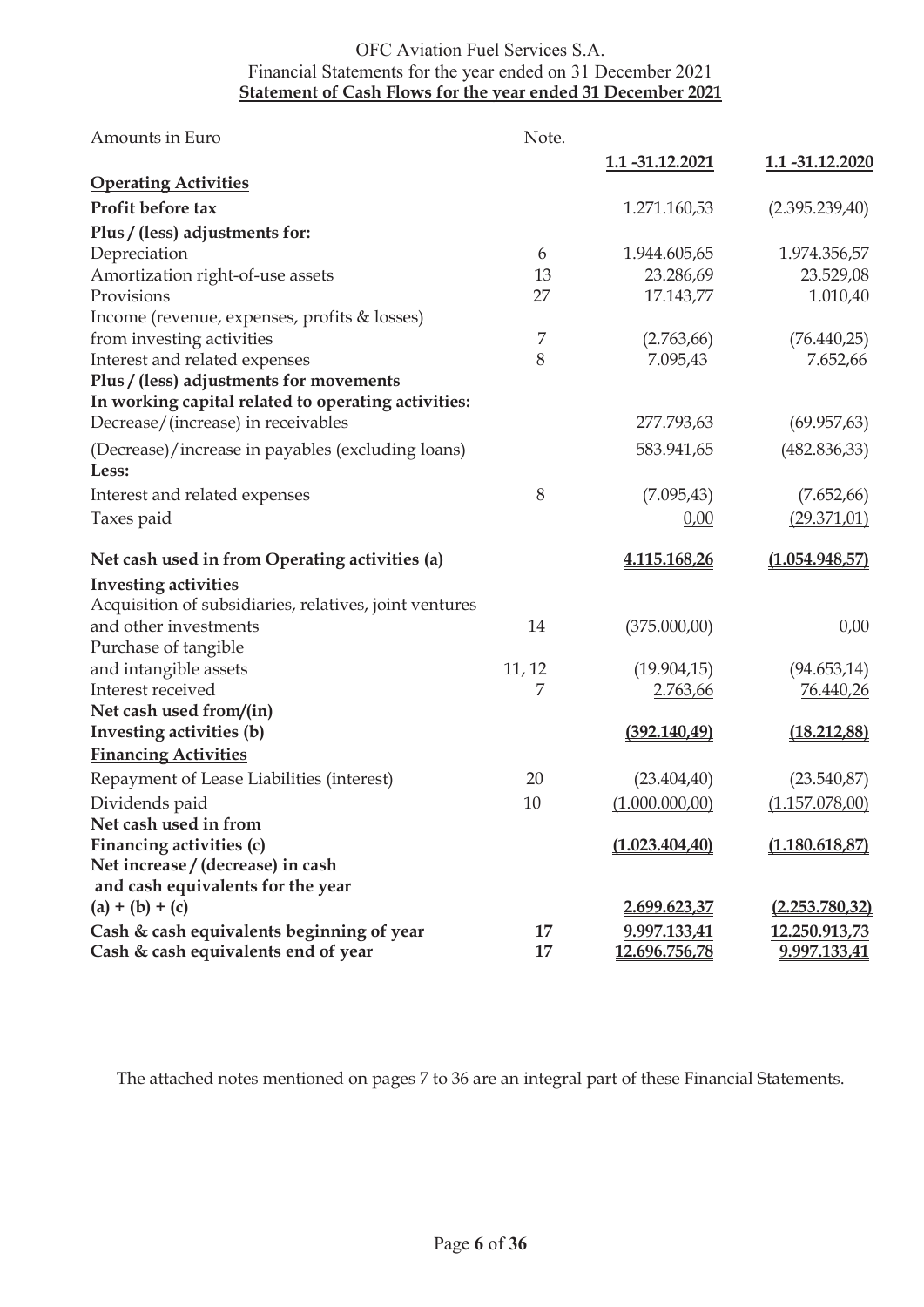### **Notes to the Financial Statements for the year ended on 31 December 2021**

#### **1. General Information**

OFC Aviation Fuel Services S.A. with trade name "OFC", is a public Company (Societé Anonyme) that was established on October 6, 1998 (by Decision of the Athens Prefecture No 27443/98-Government Gazette Issue Societés Anonymes and Limited companies 8013/9.10.1998) with duration 24 years, and governed by Commercial Legislation (Law 4548/2018). The existing Fuel Concession Agreement, which expired on October 31, 2021, was extended until 30/4/2022 with the additional notarial deed signed on October 5, 2021 between the Company and AIA. In March 2022, the Company won for the second consecutive time the tender for the right of concession contract by the "Athens International Airport - El. Venizelos "for the management services of the facilities of receipt, storage and distribution, through underground system" Hydrant ", of the aviation fuel at Athens International Airport - El. Venizelos ". The new concession contract will have a duration of 19 years with the option of a 5-year extension and starts on May 1, 2022.

Seat of the Company is the Municipality of Spata, 5th Km Spata-Loutsa Road. Registration Nr.: 41340/04/Β/01/107(1)/Athens Prefecture, Eastern Sector. G.E.MI. Nr.: 3082801000 / G.E.MI. Department- Athens Chamber of Commerce and Industry The Company's Financial Statements have been uploaded at the Company's web site address: www.ofc.gr

The Company is associated through participation in its share capital with the companies:

AVIN OIL AVENEP MOTOR OIL HELLAS S.A. SKYTANKING NV

The scope of the Company is planning, financing constructing and operating the aircraft refuelling system and storage installations of the New Athens International Airport "Eleftherios Venizelos" in Spata – Attica as well as all relevant activities.

The Company's proceeds mainly come from the transportation of aviation fuel at Athens International Airport, via the underground pipeline system (HYDRANT).

The amounts in the Financial Statements and the Notes are expressed in Euro unless otherwise stated. The number of personnel employed by the Company on 31 December 2021 was 25 persons (2020: 24 persons).

The company is audited by Chartered Accountants. By decision of the General Assembly of Shareholders on 23 June 2021, the audit for the year ended on 31 December 2021 was undertaken by Deloitte S.A.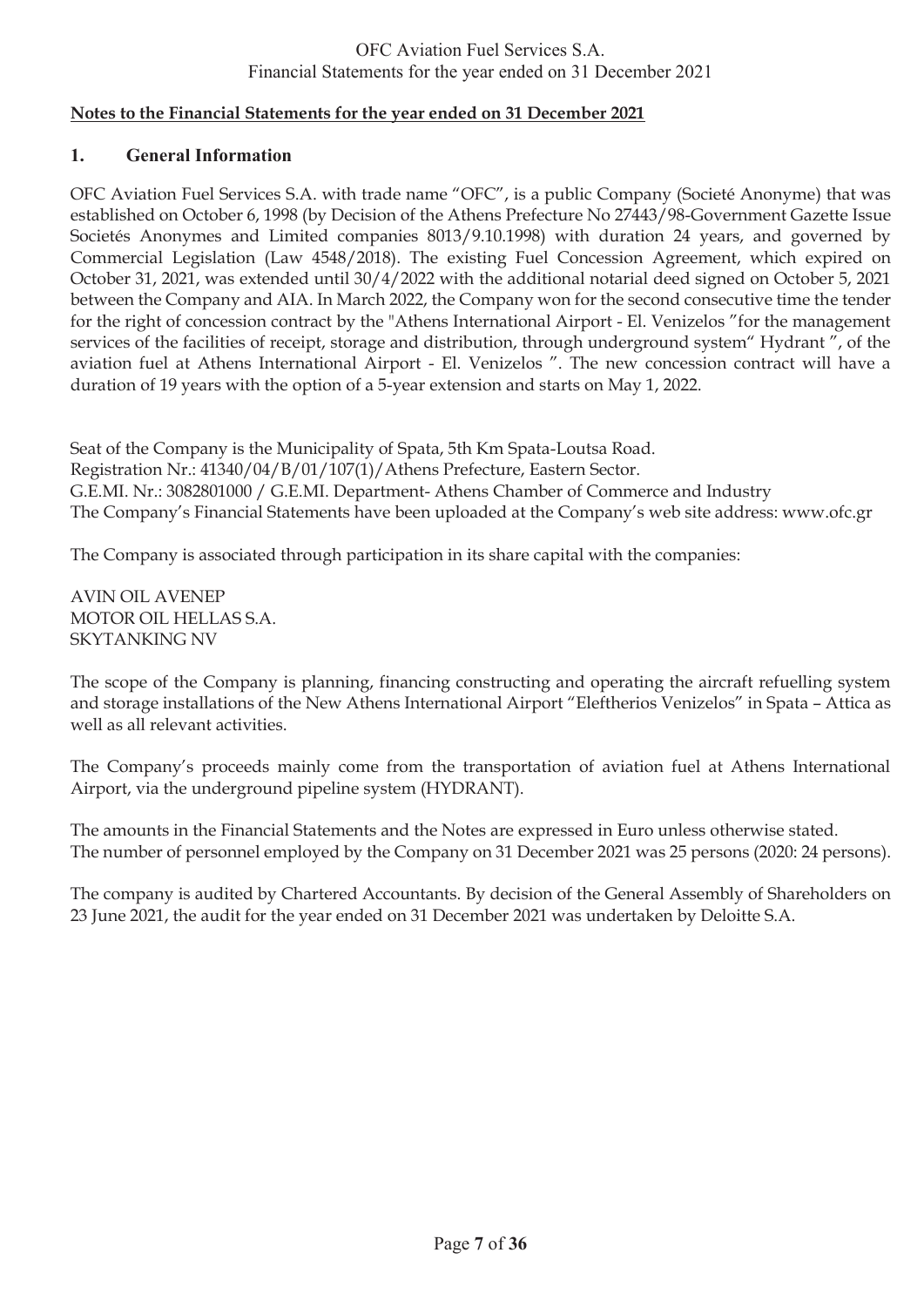## **2. Adoption of new and revised International Financial Reporting Standards (IFRSs)**

**New standards, amendment to existing standards and interpretations have been issued, which are obligatory for accounting periods beginning on 1 January 2021 or at a future time. Those which are expected to have an impact in the Company's financial data are presented in the following paragraphs.** 

#### **2.1 Standards and Interpretations mandatory for Fiscal Year 2021**

### **IAS 39, IFRS 4, IFRS 7, IFRS 9 and IFRS 16 "Interest Rate Benchmark Reform — Phase 2"**

The amendments address issues that might affect financial reporting after the reform of an interest rate benchmark, including its replacement with alternative benchmark rates, making the accounting treatment easier. Those amendments also introduce additional disclosures, facilitating users' understanding of financial statements. The amendments have no significant impact on the financial position and / or the financial performance of the Company.

### **IFRS 16: "COVID-19 Related Rent Concessions beyond 30 June 2021"**

In May 2020, the amendments introduced an optional practical expedient that simplified how a lessee accounts for rent concessions that were a direct consequence of COVID-19.

Specifically, lessees, who chose to apply the practical expedient, were not required to assess whether eligible rent concessions were lease modifications and accounted for them in accordance with other applicable guidance. Lease concessions in the form of a one-off reduction in rent, were accounted for as variable lease payments and recognized in profit or loss of the reporting period.

The practical expedient was applicable to rent concessions which occurred as a direct consequence of the COVID-19 pandemic and only when the revised consideration was substantially the same or less than the original consideration, the reduction in lease payments related to payments due on or before 30 June 2021 and no other substantive changes have been made to the terms of the lease.

The International Accounting Standards Board (IASB) extended the eligibility period for the practical expedient from 30 June 2021 to 30 June 2022.

The amendments are effective as of April 1st, 2021 onwards with later application permitted.

The impact from the application of the amendment for the Company is disclosed in Note 26 – Leases.

### **IFRIC Agenda Decision IAS 19: "Employee Benefits - Distribution of Benefits in Service Periods"**

In May 2021, the Interpretation Committee of International Financial Reporting Standards (IFRIC) issued a final decision on the application of IAS 19 regarding the allocation of benefits over periods of service.

The decision includes explanatory material on the manner of allocation of benefits, in periods of service, on a specific program of defined benefits (analogous to that defined in article 8 of L.3198 / 1955 regarding the provision of compensation due to retirement). This explanatory information reshapes the way basic principles and rules of IAS 19 have been applied in the past.

Following the publication of the decision, Guidelines were prepared by a special technical committee formed by the Body of Certified Public Accountants (SOEL) with the participation of qualified actuaries ("Technical Committee"), which examined all compensation policies in the Greek market and would constitute basis for the implementation of this decision in Greece.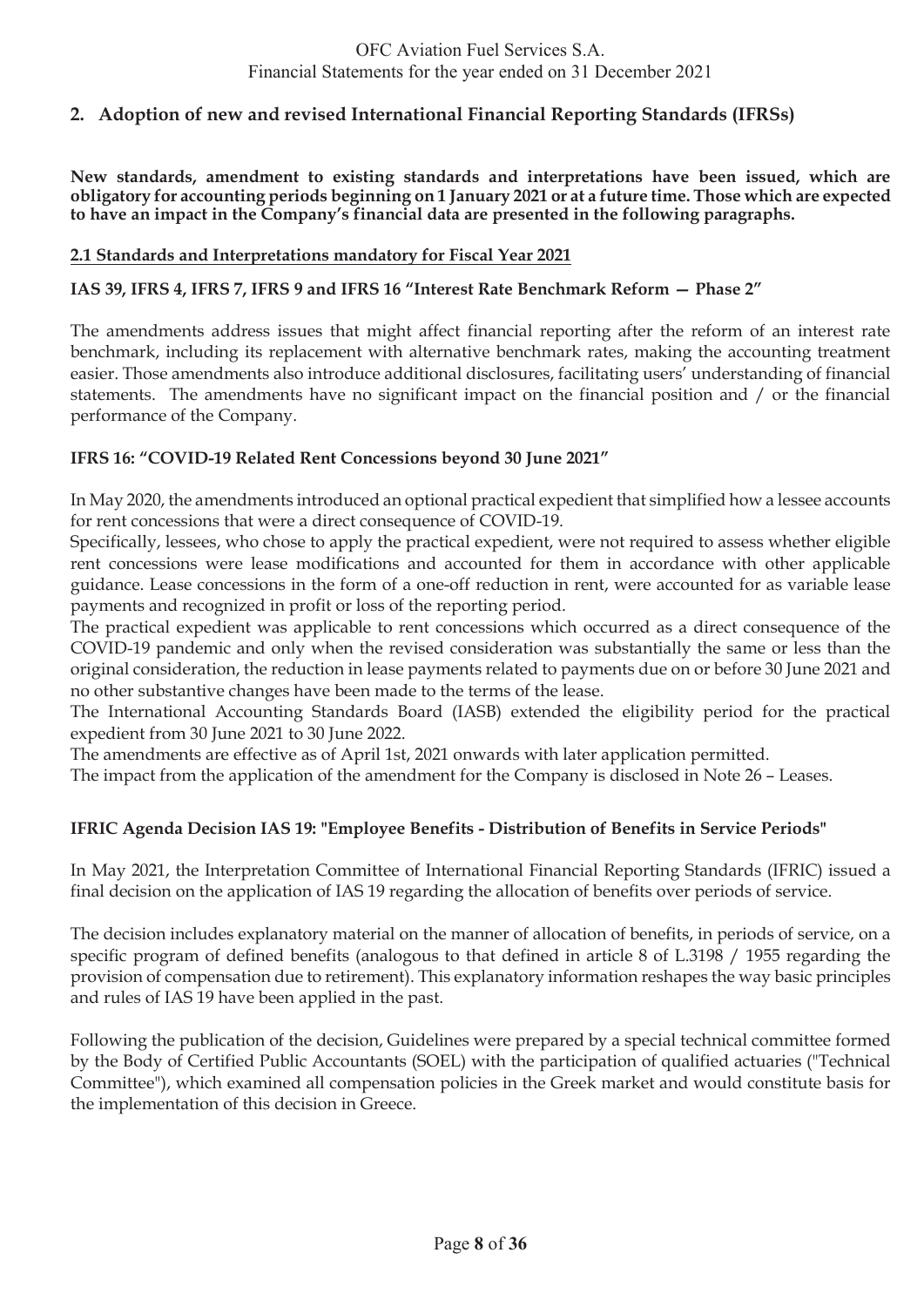Financial Statements for the year ended on 31 December 2021

## **2. Adoption of new and revised International Financial Reporting Standards (IFRSs) (continued)**

**IFRIC Agenda Decision IAS 19: "Employee Benefits - Distribution of Benefits in Service Periods" (continued)**

The main conclusion of the Guidelines of the Technical Committee is that the Greek market has various reimbursement policies that may differ from the specific compensation policy considered by the IFRIC for the issuance of the decision, as benefits are reimbursed in cases other than exit from the due to regular retirement. This explanatory information diversifies the way in which the basic principles and rules of IAS 19 have been applied in the past.

The Company formerly applied IAS 19 by distributing the benefits defined by article 8 of L.3198 / 1955, L.2112 / 1920 and its amendment by L.4093 / 2012 in the period from the recruitment until the retirement date of the employees.

The final decision of the Commission will be treated as a change in accounting policy in accordance with IAS 8 "Accounting Policies, Changes in Accounting Estimates and Errors".

The impact from the application of the amendment in the Company's financial statements is analysed as follows:

**\*Restated**

#### **(Amounts in Euro)**

*Extract from Statement of Profit or Loss and other Comprehensive Income* **1/1/-31/12/2020 1/1/-31/12/2020**

| Cost of Sales                                        | (5.083.719.76)  | (5.082.348,29)  |
|------------------------------------------------------|-----------------|-----------------|
| Administrative expenses                              | (1.020.634, 84) | (1.020.595, 60) |
| Income taxes                                         | 536.573,69      | 536.235,11      |
| Actuarial gains/(losses) on defined<br>benefit plans | (9.663, 14)     | 1.414,43        |
| Income tax on other comprehensive<br>income          | 2.319,15        | (339, 46)       |

#### **(Amounts in Euro)**

| Extract from Statement of Financial Position   | 1/1/-31/12/2020 | 1/1/-31/12/2020<br><i><b>*Restated</b></i> |
|------------------------------------------------|-----------------|--------------------------------------------|
| Non-current liabilities                        |                 |                                            |
| Provision for retirement benefit<br>obligation | 310.207,41      | 159.323,71                                 |
| Deferred tax liabilities                       | 641.375,49      | 605.163,40                                 |
| Equity<br>Retained earnings                    | 3.959.735,08    | 4.074.406,69                               |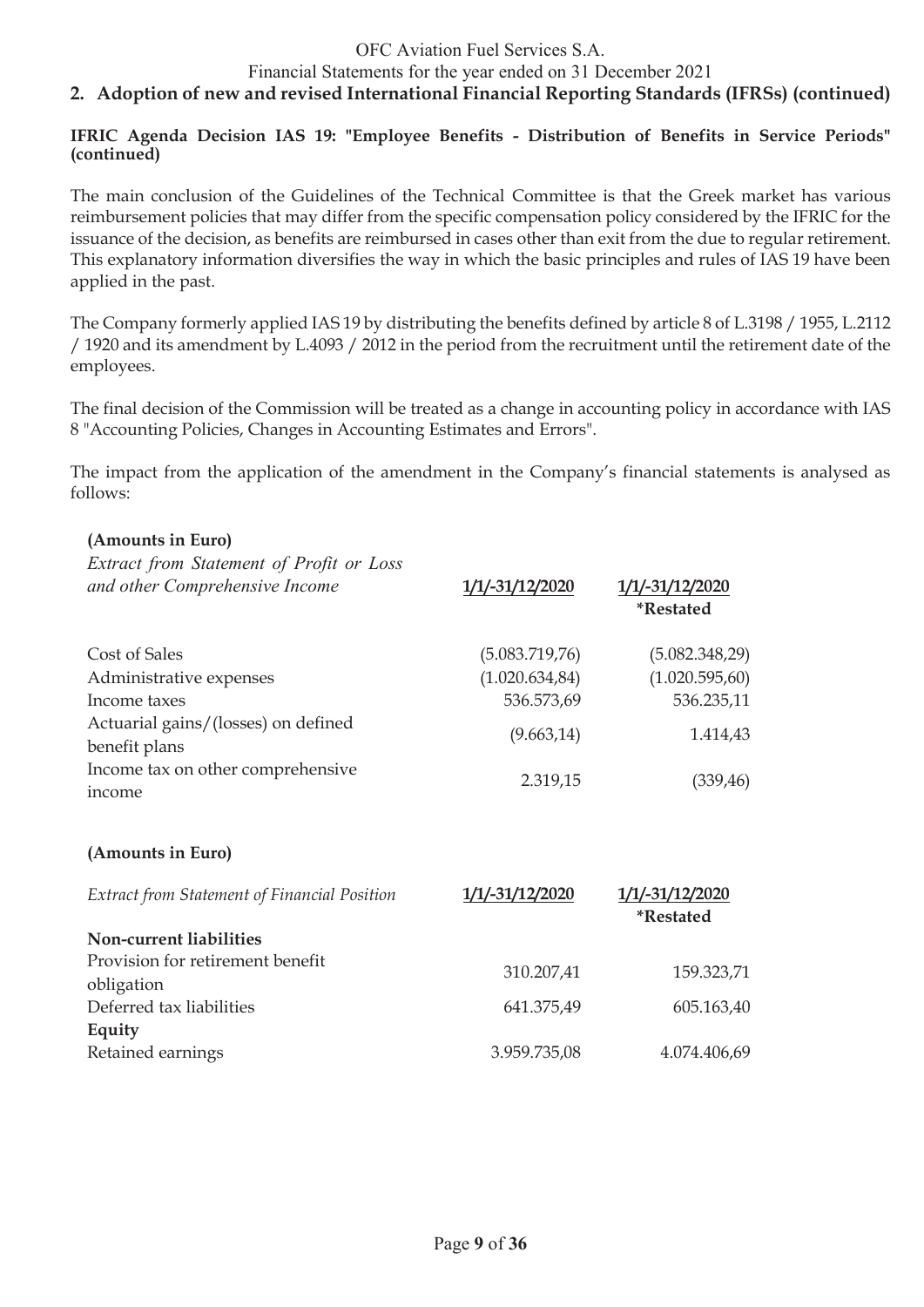### Financial Statements for the year ended on 31 December 2021

## **2. Adoption of new and revised International Financial Reporting Standards (IFRSs) (continued)**

### **2.2 New standards, interpretations and amendments effective for periods beginning on or after January 1st, 2022**

## **IFRS 3: "Reference to the Conceptual Framework"**

The amendments update an outdated reference to the Conceptual Framework in IFRS 3 and introduce an exception to the recognition principle in order to determine what constitutes an asset or a liability in a business combination. The amendments are effective as of January 1st, 2022 and are not yet endorsed by the European Union.

### **IAS 16: "Proceeds before Intended Use"**

The amendments prohibit a company from deducting from the cost of property, plant and equipment amounts received from selling items produced while the company is preparing the asset for its intended use. Instead, a company will recognize such sales proceeds and related cost in profit or loss.

The amendments are effective as of January 1st, 2022 and are not yet endorsed by the European Union.

### **IAS 37: "Onerous Contracts — Cost of Fulfilling a Contract"**

The amendments specify which costs a company must include when assessing whether a contract will be lossmaking. Specifically, the amendments require that the cost of fulfilling a contract should include both the incremental costs of fulfilling that contract along with an allocation of other costs that relate directly to fulfilling contracts. The amendments are effective as of January 1st, 2022 and are not yet endorsed by the European Union.

### **IAS 1: "Classification of Liabilities as Current or Non-current"**

The amendments aim to provide guidance for the consistent application of IAS 1 requirements regarding the classification of debt and other liabilities with an uncertain settlement date, as current or non-current in the Statement of Financial Position. The amendments are effective as of January 1st, 2023 and are not yet endorsed by the European Union.

#### **IAS 8: "Accounting Policies, Changes in Accounting Estimates and Errors – Definition of Accounting Estimates"**

The amendments introduce a new definition of accounting estimates as "monetary amounts in financial statements that are subject to measurement uncertainty". There is also a clarification of the term "change in accounting estimates" to facilitate distinction from "change in accounting policies" and "the correction of errors". The amendments are effective for annual periods beginning on or after 1 January 2023, and are not yet endorsed by the European Union.

### **IAS 12: "Deferred Tax related to Assets and Liabilities arising from a Single Transaction"**

The amendments require companies to recognize deferred tax on transactions that, on initial recognition, give rise to equal amounts of taxable and deductible temporary differences. This will typically apply to transactions such as leases for the lessee and decommissioning obligations. The amendments are effective for annual periods beginning on or after 1 January 2023 and are not yet endorsed by the European Union.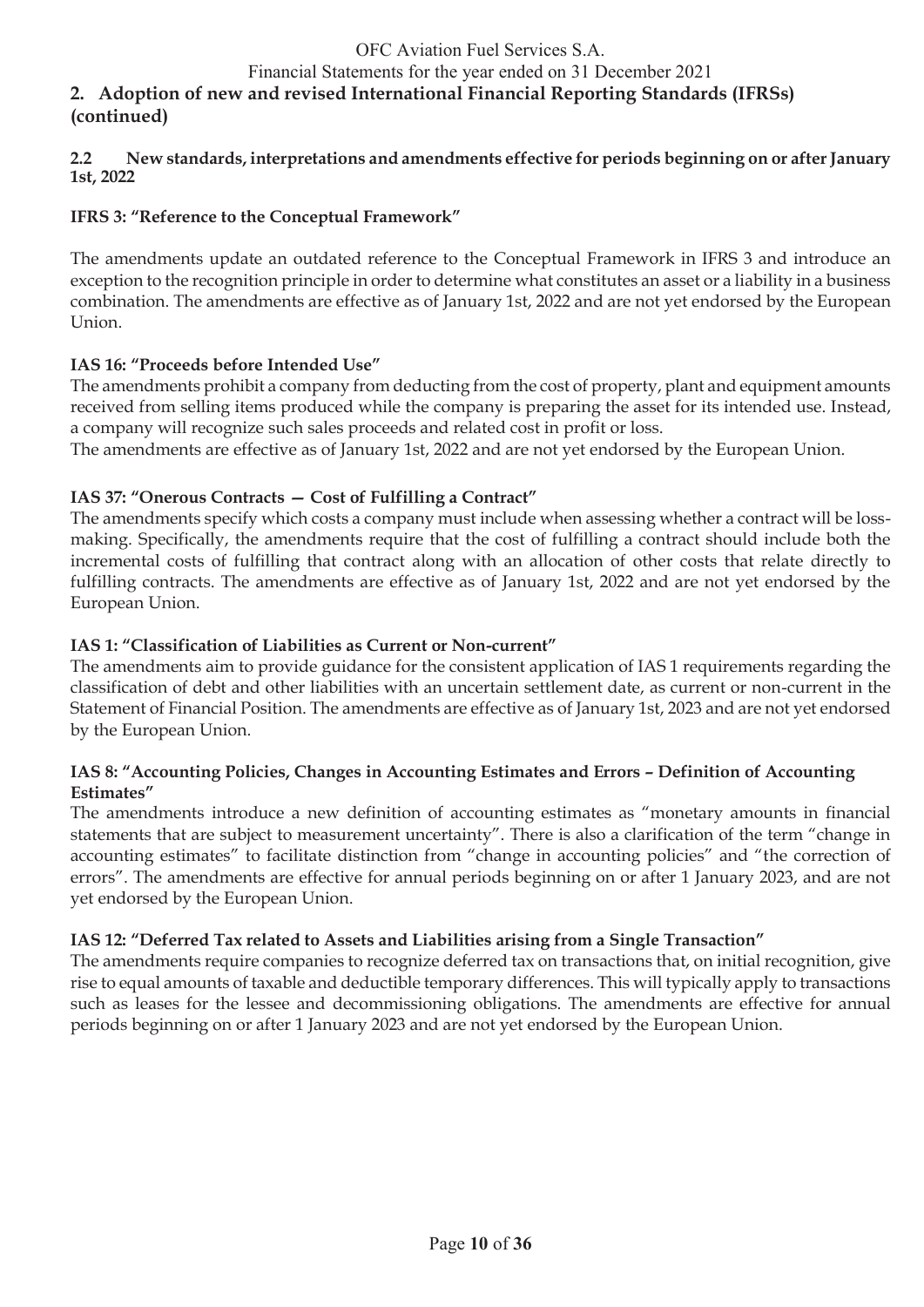### Financial Statements for the year ended on 31 December 2021

## **3. Summary of Significant Accounting Policies**

The principal accounting policies adopted which are consistent with those of the prior year are set out below:

### **3.1 Basis of Accounting**

The financial statements have been prepared in accordance with International Financial Reporting Standards (IFRS) which are effective at the date of preparing these financial statements as issued by the International Accounting Standards Board (IASB) and adopted by the European Union (EU). The financial statements have been prepared on the historical cost basis.

#### **3.2 Revenue recognition**

The Company recognizes revenue coming from aviation fuel refueling services provided to its customers through its facility at Athens International Airport (AIA) as well as revenue from interests.

Revenue is measured at the amount reflecting the consideration that the Company estimates to be entitled to from the customers, excluding amounts received for third parties. The Company recognizes revenue when the control of the service is transferred to the customer in an amount reflecting the consideration that the Company estimates will receive in exchange for these services.

The Company acts as initiator in revenue transactions in the sense that it acquires control of the services prior to their transfer to customers. The Company does not incur any incremental cost of securing contracts with customers.

### **Aviation Fuel Refueling Services**

The Company provides its customers with aviation fuel transit services, including aviation fuel receipt and temporary storage, for the sole purpose of being distributed to Into-Plane Agents at Athens International Airport (AIA) through the Hydrant refueling system. Into-Plane Agents are those entities that have concluded an aircraft refueling agreement with AIA. For the provision of the aforesaid services, the Company receives from its customers the "Throughput Fee" and the "Airport Fee". The "Throughput Fee" is calculated as a charge per m3 of aviation fuel delivered through the installation, while "Airport Fee" consists of two components: "Rental Fee" and "Variable Fee". The amount of the "Variable Fee" is directly dependent on the amount of fuel delivered through the installation.

Individual services described above (i.e. receipt, temporary storage and fuel distributions) are not distinct, given the fact that Company customers cannot take advantage of each service separately and moreover there are no other relative resources available to customers that could be used so as to distribute aircraft fuel to Into-Plane Agents at AIA. The aforesaid services promised to Company customers are not distinct, as they may be interconnected and especially interdependent, in the sense that the Company cannot fulfill its obligation by delivering each of the services separately. As a result, all services included in Agreements concluded with the Company's customers are considered as a unique obligation to perform.

Revenue from aviation fuel refueling services is recognized over time as Company customers receive and at the same time utilize the benefits resulting from the Company's obligation to perform.

#### **Interest Income**

Interest income is entered on a time proportion basis to the outstanding capital and the appropriate effective interest rate, which is the interest rate that exactly discounts the estimated future cash receipts expected to flow over the life of the asset so as to be equal to the net carrying amount of the asset.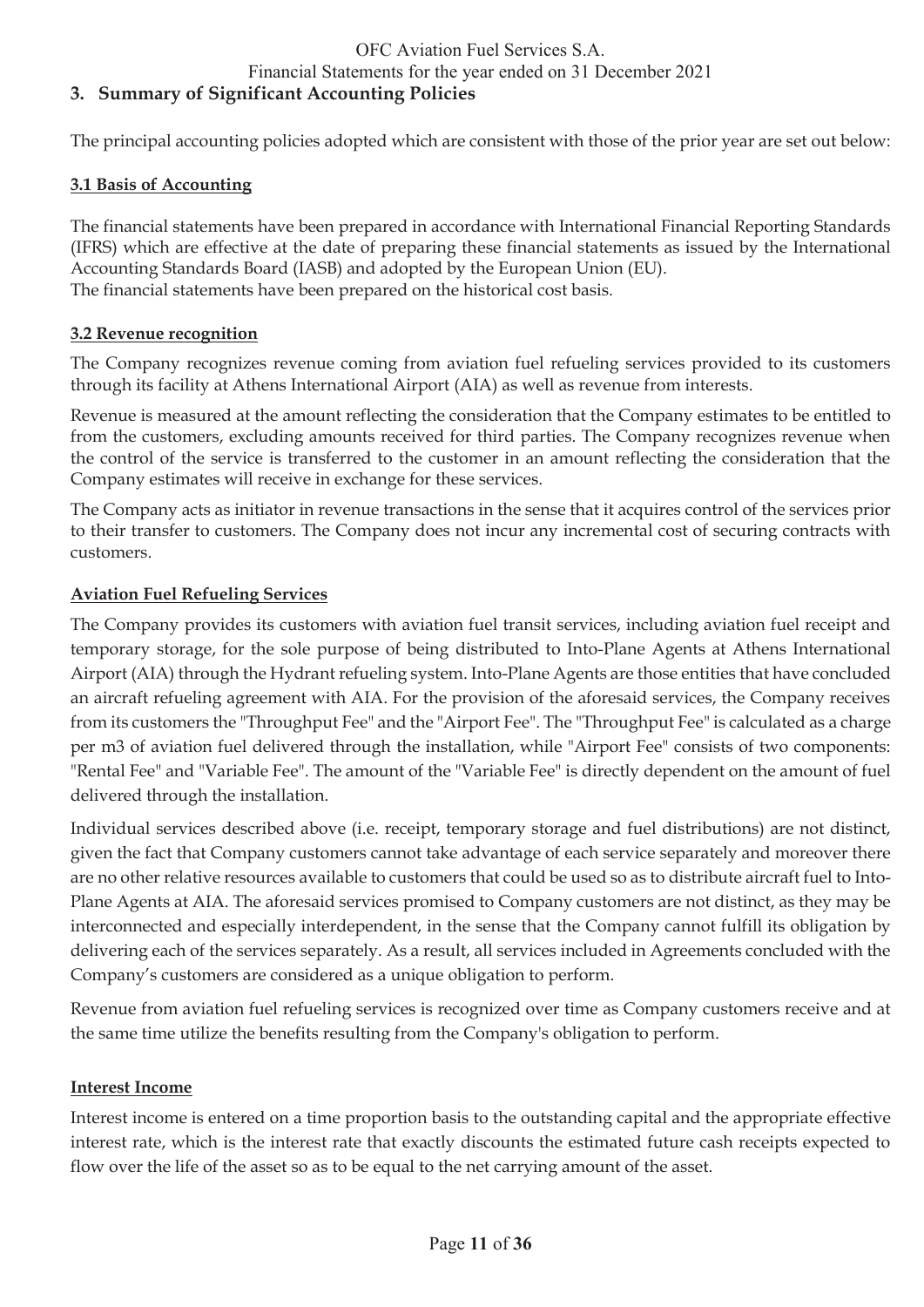### **3.3 Foreign Currency**

On each date of the Statement of Financial Position, monetary items expressed in foreign currency are measured at the exchange rate prevailing at the date of the Statement of Financial Position.

Foreign exchange differences arising on the settlement of monetary items and on the reconversion of monetary items are included in the Profit or Loss.

#### **3.4 Borrowing Costs**

Borrowing costs charge the Profit or Loss account in the year they are incurred.

### **3.5 Retirement Benefit Costs**

Payments to defined contribution retirement plans are charged as an expense as they fall due. Payments made to state-managed retirement benefit schemes are dealt with as payments to defined contribution plans where the Company's obligations under the plans are equivalent to those arising in defined contribution retirement benefit plans.

For defined retirement benefit plans, the cost of providing benefits is determined using the Projected Unit Credit Method, based on independent actuarial valuations carried out at each year end. Actuarial gains or losses are recognized in Other Comprehensive income in the year in which they are incurred.

Past service cost is recognized immediately in the Profit or Loss to the extent that the benefits are already vested (do not depend on future employment), otherwise it is amortized on a straight-line basis over the average period until the benefits become vested.

The retirement benefit obligation recognized in the Statement of Financial Position represents the present value of the defined benefit obligation as reduced by the fair value of plan assets.

#### **3.6 Taxation**

The tax expense represents the sum of the current tax payable and the deferred tax plus any additional tax arising from previous years' tax audits. The current tax payable is based on the taxable profit for the year. Taxable profit differs from the profit as presented in Profit or Loss because it excludes income or expense that are taxable or deductible in other years and additionally it excludes items that are never taxable or deductible. The Company's tax liability for the current tax is calculated using current tax rates or rates that have been enacted at Statement of Financial Position date.

Deferred tax is recognized on differences between the book value of assets and liabilities in the financial statements and the corresponding tax base used in the computation of taxable profit, and is calculated using the Statement of Financial Position Liability method. Deferred tax liabilities are generally recognized for all temporary differences and deferred tax assets are recognized to the extent that it is possible that taxable profits will be available against which deductible temporary differences can be utilized. Such receivables and payables are not recognized if temporary differences arise from goodwill or from the initial recognition (except for a business combination) of assets and liabilities from transactions that do not affect either taxable or accounting profits.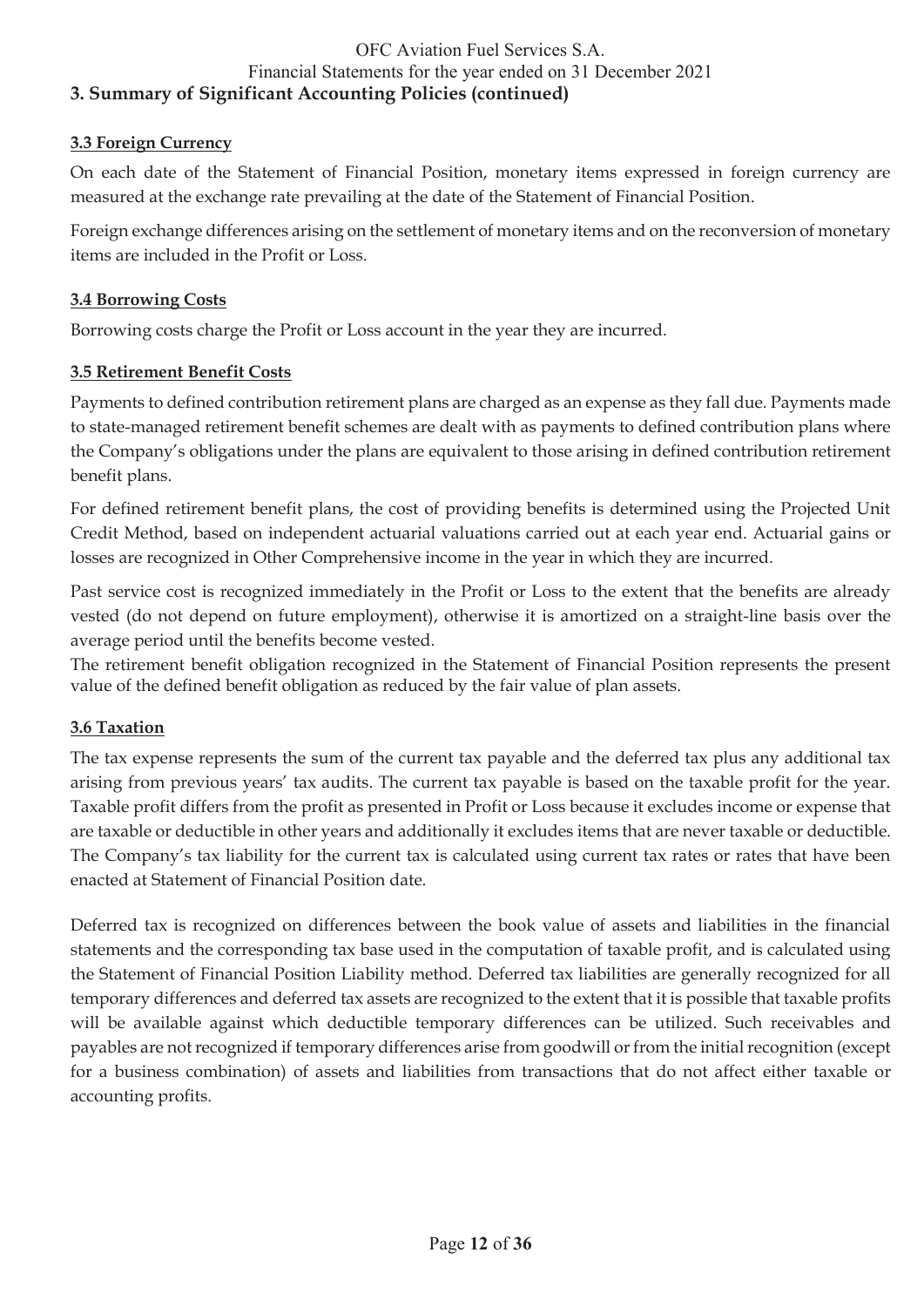### **3.6 Taxation (continued)**

Deferred income tax liabilities are recognized for temporary tax differences arising from investments in subsidiaries and associates and interests in joint ventures, except where the Company may control the reversal of temporary differences and it is probable that such differences will not reverse the foreseeable future. Deferred tax assets are recognized for temporary tax differences arising on investments and interests only to the extent that there is likely to be sufficient taxable profits against which the benefits of temporary tax differences will be used and is expected to reverse in the foreseeable future.

The carrying amount of deferred tax assets is reviewed at each Statement of Financial Position date and reduced to the extent that it is no longer probable that sufficient taxable profits will be available to allow all or part of the asset to be recovered.

Deferred tax is calculated at the tax rates that are expected to apply in the year when the liability is settled or the asset liquidated. Deferred tax is charged or credited in Profit or Loss, except when it relates to items charged or credited directly to equity, in which case the deferred tax is also dealt with in equity.

Deferred tax assets and liabilities are offset when there is a legally enforceable right to offset current tax assets against current tax liabilities and when they relate to income taxes levied by the same taxation authority and in addition the Company intends to settle the net amount resulting from current tax assets and liabilities.

### **3.7 Intangible Assets**

Intangible Assets include concession rights of the aviation refueling facilities by the Company.

These are presented at construction and acquisition cost of the above mentioned facilities and are amortized according to the duration of the Concession contract.

The duration of the concession contract, signed between the Company and the managing company of the "Athens International Airport S.A.", where it is granted with the right of use of the facilities, is 21 years starting in 2001, which expired on October 31, 2021, was extended until 30/4/2022 with the additional notarial deed signed on October 5, 2021 between the Company and AIA. In March 2022, the Company won for the second consecutive time the tender for the right of concession contract by the "Athens International Airport - El. Venizelos "for the management services of the facilities of receipt, storage and distribution, through underground system" Hydrant ", of the aviation fuel at Athens International Airport - El. Venizelos ". The new concession contract will have a duration of 19 years with the option of a 5-year extension and starts on May 1, 2022.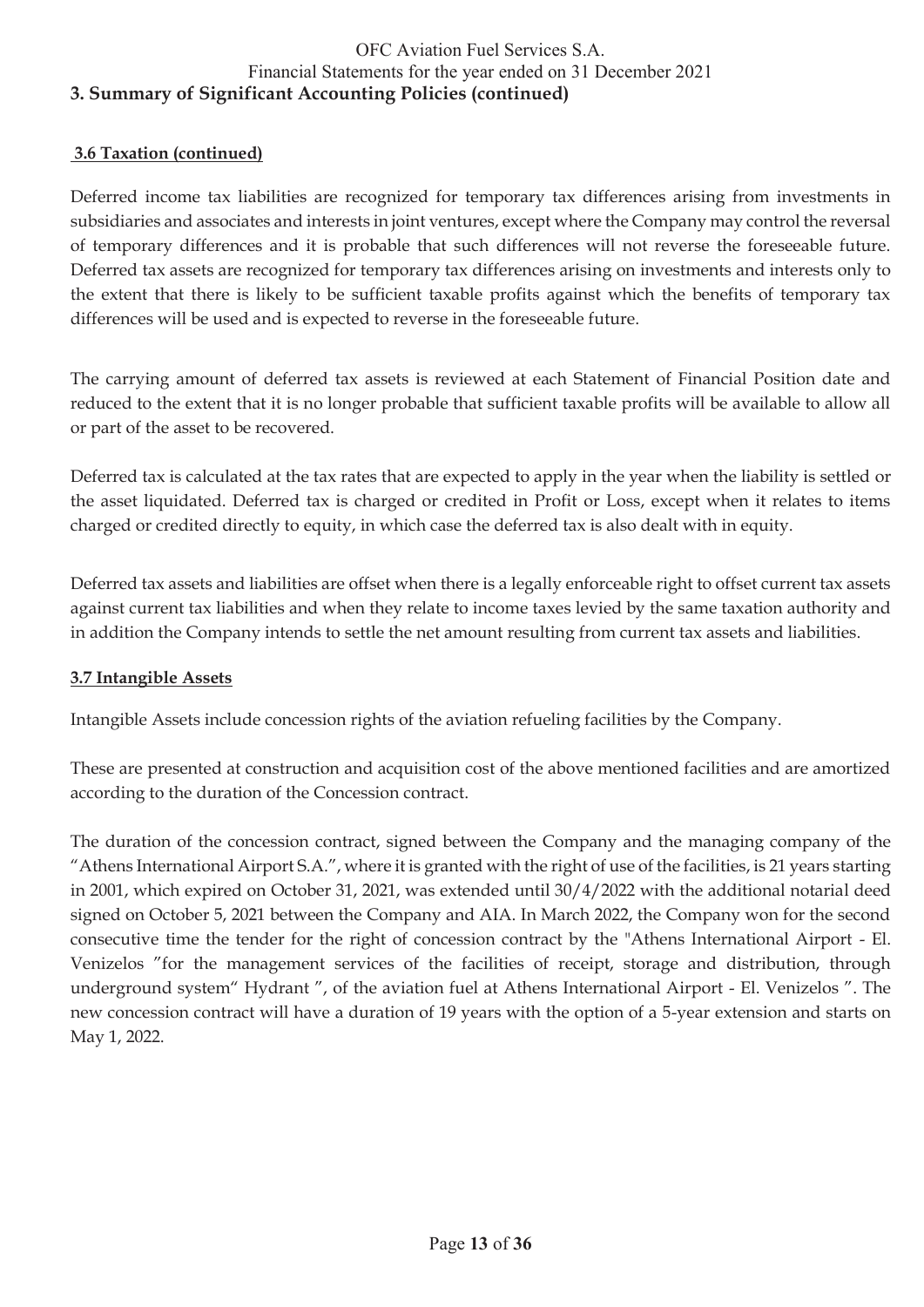### **3.8 Tangible Assets**

Vehicles, furniture and other equipment are presented in the Statement of Financial Position at historical cost reduced by the amount of accrued depreciations and the recognized impairment loss.

Depreciation is charged in the Profit or Loss so as to reduce the cost or the value of assets through their expected useful life, using the straight line method.

| <b>Tangible Assets</b><br><b>Category</b> | <b>Depreciation Rate</b> |
|-------------------------------------------|--------------------------|
| <i>Vehicles</i>                           | 12%                      |
| Furniture and other Equipment             | 10%                      |
| Computers                                 | 20%                      |

Fixed assets of an acquisition cost of less than  $\epsilon$  1,500 are fully depreciated in the period of their acquisition. The estimated useful life of assets, residual values and depreciation method are reassessed at regular intervals to allow for changes in estimates to be applied in subsequent periods.

The gain or loss arising from the sale or disposal of an asset is determined as the difference between the sale revenue and the corresponding net book value and is transferred to Profit or Loss.

### **3.9 Cash and Cash Equivalents**

Cash and cash equivalents primarily include cash at hand and bank deposits.

#### **3.10 Financial Instruments**

#### **3.10.1 Initial Recognition**

Financial assets and financial liabilities are recognized on the Company's Statement of Financial Position when the Company becomes a party to the contractual provisions of the instrument.

#### **3.10.2 Initial Measurement**

The Company measures financial assets and liabilities on their initial recognition at their fair value plus/minus transaction cost that it is directly attributable to the acquisition of the financial asset or issue of the financial liability, respectively (other than financial assets and liabilities at FVTPL).

The Company recognizes initially trade receivables without a significant financing component at their transaction price.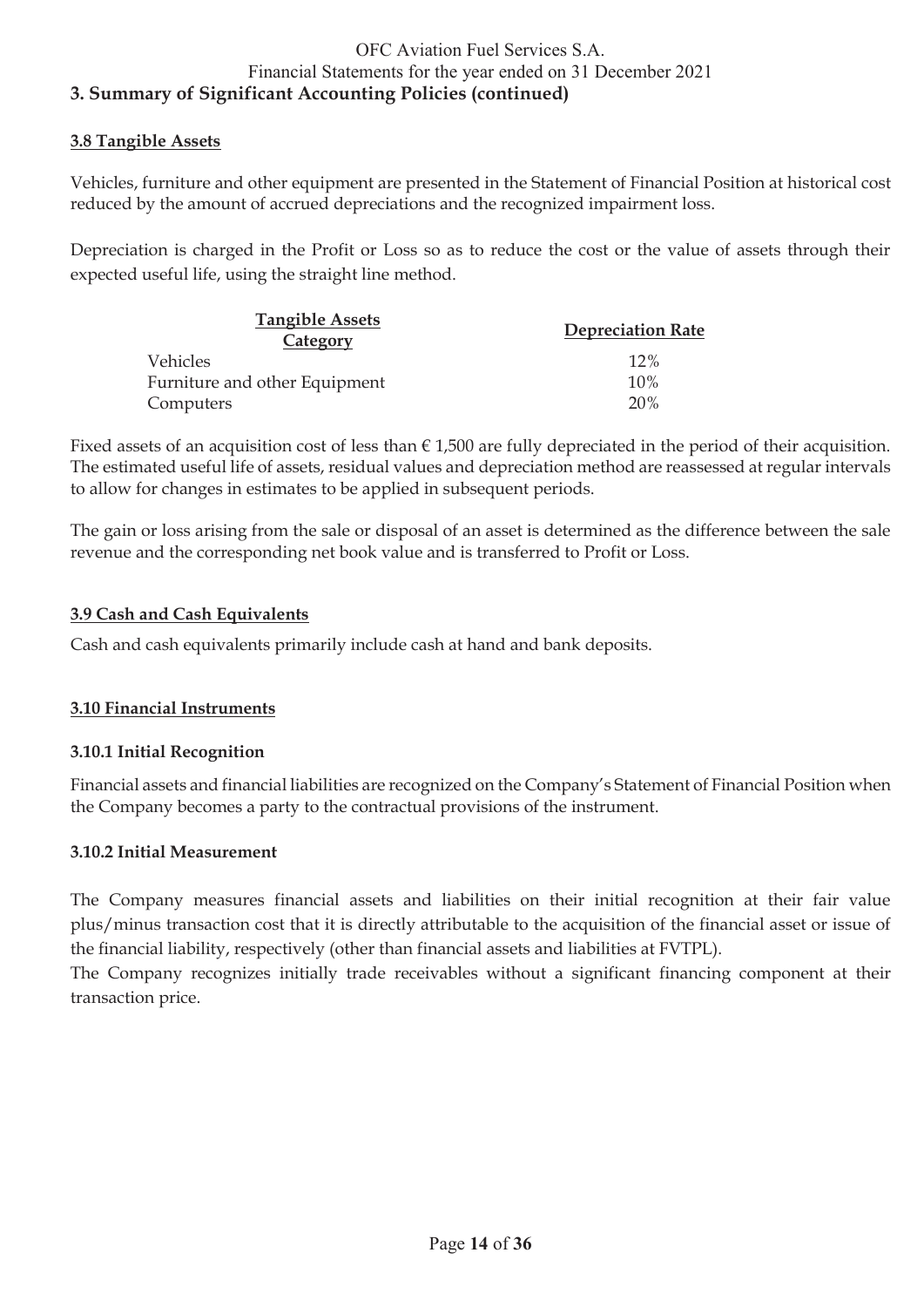### **3.10 Financial Instruments (continued)**

#### **3.10.3 Classification and Measurement of financial assets**

#### **3.10.3.1 Trade Receivables**

All financial assets that fall within the scope of IFRS 9 are measured at amortized cost or fair value subsequently to their initial recognition.

The Company has one business model for managing its financial assets that reflects how the Company manages those in order to generate cash flows. In particular, the financial assets of the Company are held within a business model whose objective is to hold assets in order to collect contractual cash flows. According to this, the financial assets of the Company are held until maturity and their contractual cash flows are collected.

The Company in making its assessment of whether cash flows are going to be realized by collecting the corresponding payments over the life of the financial asset considers the frequency, value and time of sales in prior periods, the reason of those sales and the Company's expectations about future sales activity.

Apart from the above, the Company also considers all relevant information in performing the business model assessment, excluding scenarios that the Company does not reasonably expect to occur, such as the so-called 'worst case' or 'stress case' scenarios. In performing this exercise the Company exercises judgment considering all available and relevant information such as but not limited to, such as how the return on assets is measured and how financial assets are managed.

At the initial recognition of a financial asset, the Company determines whether it is part of the business model or it reflects the commencement of a new business model. The Company reassesses its business model each reporting period to determine whether the business model has changed from the previous reporting period. For the reporting periods of the current financial year, the Company has not identified a change in its business model.

### **3.10.4 Classification and Measurement of financial liabilities**

Financial liabilities are classified as other financial liabilities (i.e. amortized cost).

The Company measures financial liabilities, such as, bond loans, interest-bearing bank loans and overdrafts at amortized cost (i.e. Other Financial Liabilities). Financing costs, including increases in settlement or redemption and direct issuance costs, are accounted for on an accrual basis in the Income Statement using the effective interest method, and are added to the carrying amount of the instrument to the extent that they are not settled in the year in which they arise.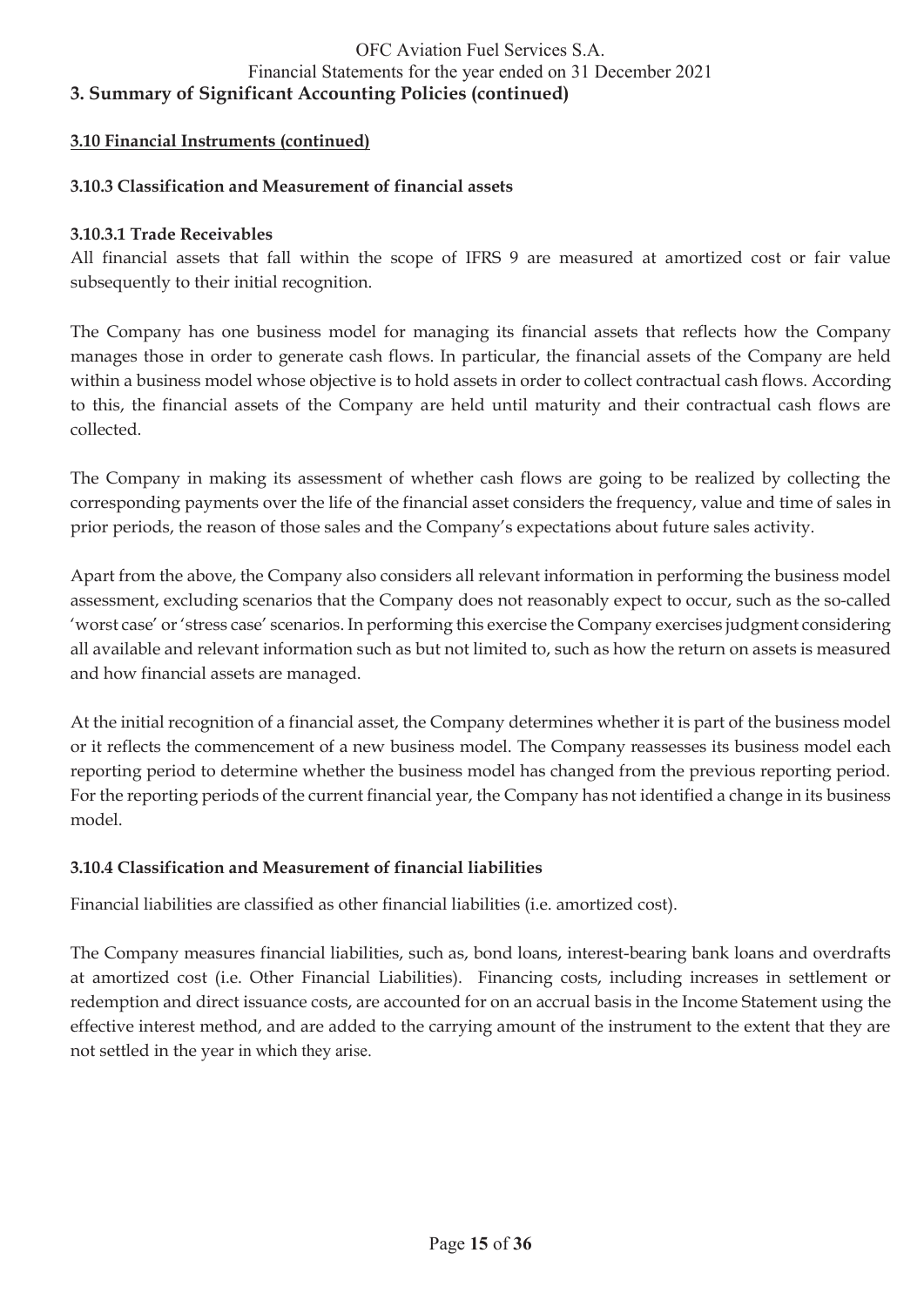### **3.10 Financial Instruments (continued)**

#### **3.10.5 Measurement of Impairment of Financial Assets**

The Company measures the loss allowance on its trade receivables as the estimate of the present value of all cash shortfalls over the life of its trade receivables. A cash shortfall is defined as the difference between the cash flows that are due based on contractual terms and the cash flows that are expected to be received. The Company has adopted the simplified approach with respect to estimating the ECLs for its trade receivables. Therefore, the Company at each reporting date, measures the loss allowance for its trade receivables at an amount equal to their lifetime expected credit losses. Accordingly, all trade receivables of the Company are classified into the following stage:

Stage 2: Measurement of ECL over the lifetime – not credit impaired. Financial assets that are not credit impaired are classified at Stage 2 and measured at lifetime expected credit loss, which is defined as the expected credit loss that results from all possible default events over its expected life.

The following are the main inputs in the process of applying the Company's accounting policies with respect to the estimations of ECLs of the Company:

- Exposure at Default ("EAD"): represents the amount of exposure at the reporting date.
- Probability of Default ("PD"): Probability of default is an estimate of the likelihood of default over a given time horizon. The Company calculates probabilities of default utilizing historical data, assumptions and expectations about the future.
- Loss given default ("LGD") represents the estimation of loss that will be incurred at the default date. LGD is calculated as the difference arising between the contractual cash flows of the instrument that are due and the future expected cash flows of the instrument that are expected to be received. The determination of LGD considers also the effect from the recoveries on expected cash flows arising from collaterals held by the Company.

The Company secures its receivables through letters of guarantees as a mean of mitigating credit risk associated with its trade receivables. As of 31.12.2021, the Company did not hold any trade receivable for which no ECL is recognized as the amount of the letters of guarantees received to secure its receivables exceeds by far the balance of the respective receivables. Central to the measurement of ECL is the definition of default. The Company considers as an event of default when the debtor is either past due more than 30 days or it is unlikely to pay its obligations to the Company due to financial difficulties.

In addition, the Company assesses the expected credit losses associated with the financial assets of the Company, taking into account forward looking information. Forward looking information is incorporated in the ECL model through the consideration of various internal and external sources of actual and forecast economic information.

The Company recognizes the related loss provision at each reporting date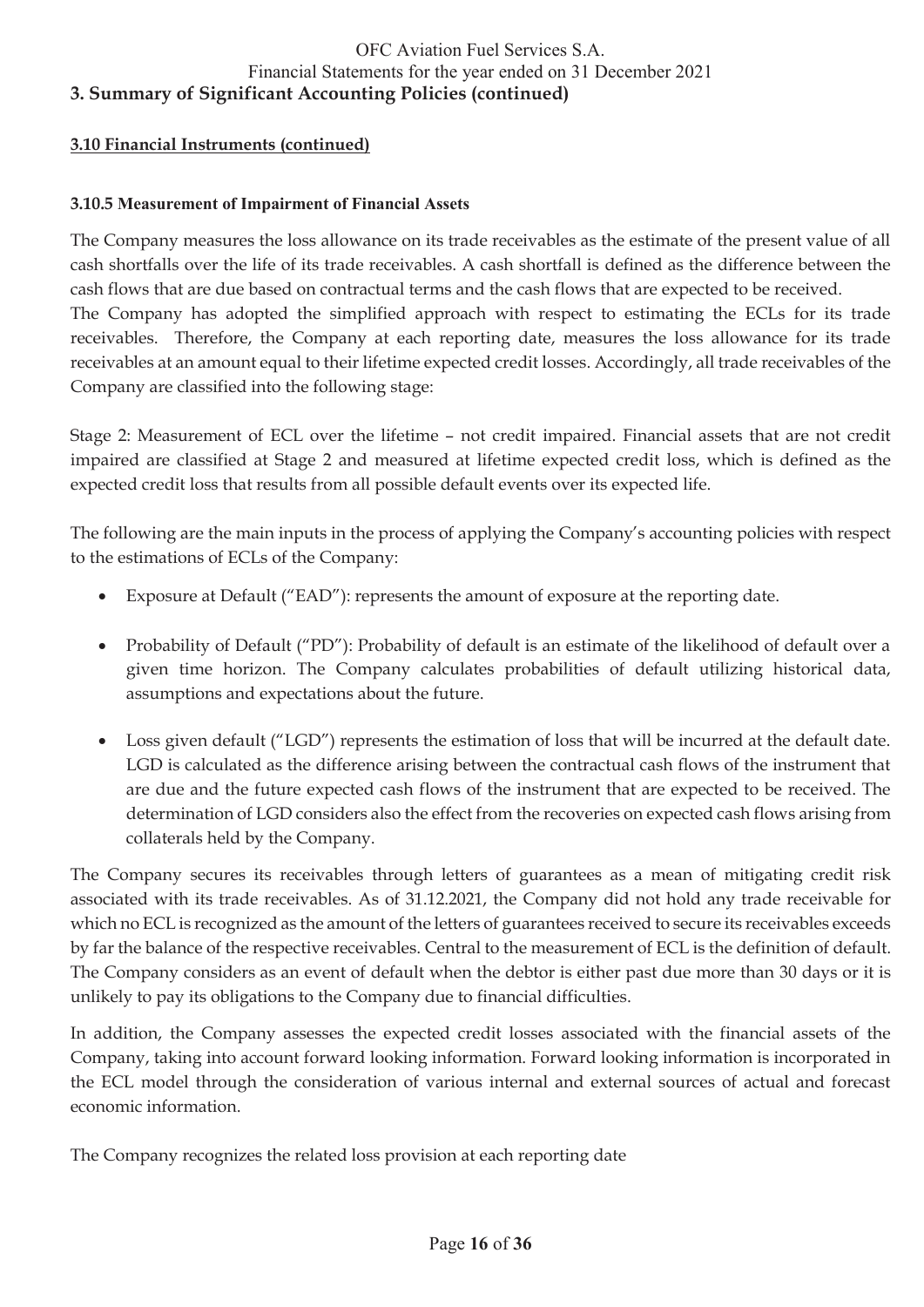## **3. Summary of Significant Accounting Policies (continued)**

## **3.11 Borrowings**

Interest bearing bank loans and overdrafts are registered by the respective amounts of the relevant withdrawals reduced by the direct costs of issue.

### **3.12 Trade Payables**

Trade payables arising from commercial activities are interest free and are stated at their nominal value.

### **3.13 Provisions**

Provisions are recognized when the Company has a present legal or constructive obligation as a result of a past event, and it is probable that the Company will be required to settle that obligation. Provisions are measured at the Company's management best possible estimate of the expenditure required to settle the obligation at the Statement of Financial Position date, and are discounted at present value when the effect is material.

### **3.14 The Company as a lessee**

The Company assesses whether a contact is or contains a lease, at inception of a contract. Accordingly, it recognizes a right-of-use asset and a corresponding lease liability with respect to all lease agreements in which it is the lessee, except for short-term leases (defined as leases with a lease term of 12 months or less) and leases of low value assets. For these leases, the Company recognizes the lease payments as an operating expense on a straight-line basis over the term of the lease. The lease liability is initially measured at the present value of the lease payments that are not paid at the commencement date, discounted by using the rate implicit in the leases. If this rate cannot readily be determined, the Company uses its incremental borrowing rate. Lease payment included in the measurement of the lease liability comprise:

• fixed lease payment (including in-substance fixed payments), less any lease incentives;

• variable lease payments that depend on an index or rate, initially measured using the index or rate at the commencement date;

• the amount expected to be payable by the lessee under the residual value guarantees;

• the exercise price of purchase options, if the lessee is reasonably certain to exercise the options; and

• payments of penalties for terminating the lease, if the lease term reflects the exercise of an option to terminate the lease.

The lease liability is subsequently measured by increasing the carrying amount to reflect interest on the lease liability (using the effective interest method) and by reducing the carrying amount to reflect the lease payments made. The Company re-measures the lease liability (and makes a corresponding adjustment to the related right-of-use asset) whenever:

• the lease term has changed or there is a change in the assessment of exercise of a purchase option, in which case the lease liability is re-measured by discounting the revised lease payments using a revised discount rate.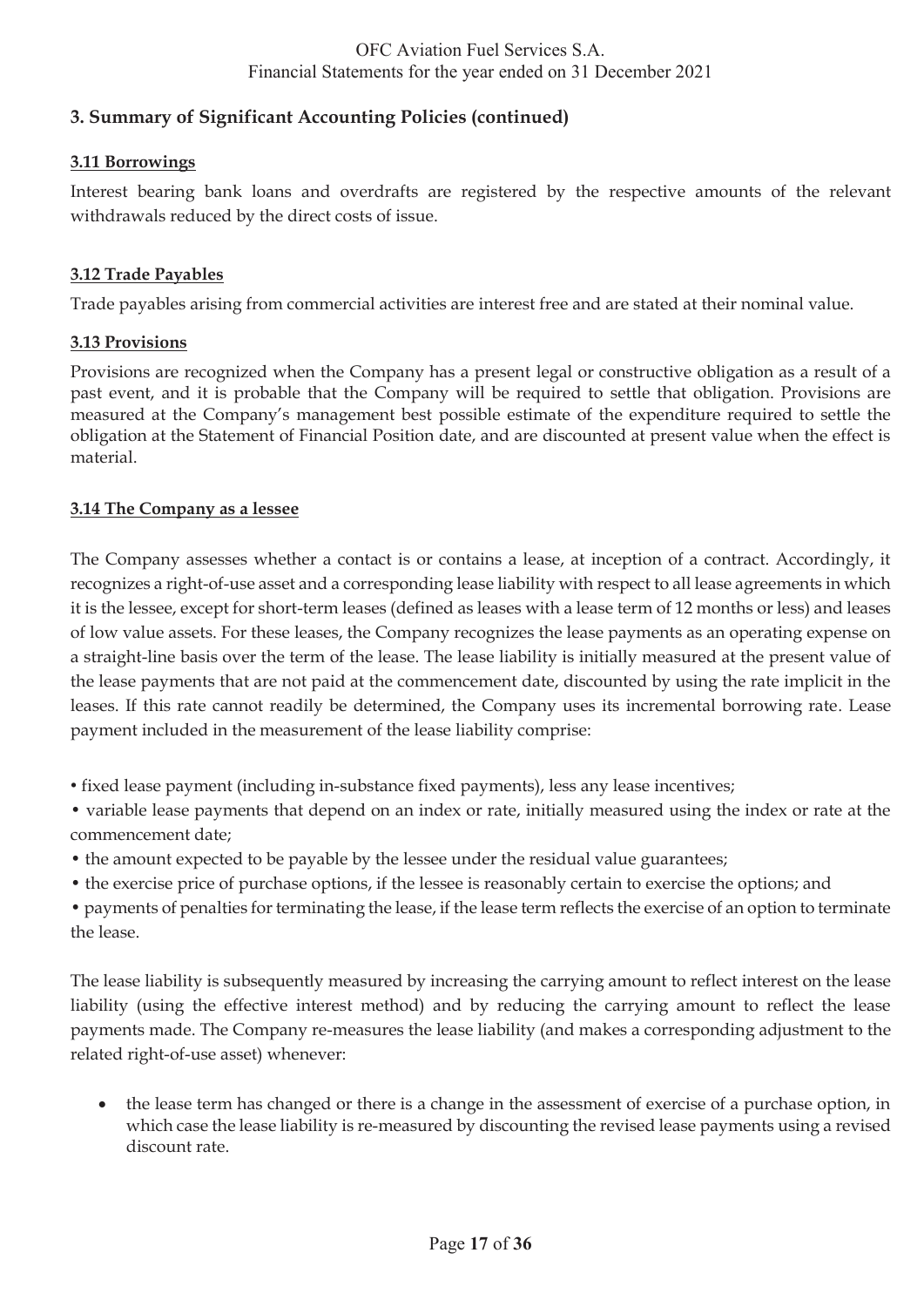## Financial Statements for the year ended on 31 December 2021

## **3. Summary of Significant Accounting Policies (continued)**

### **3.14 The Company as a lessee (continued)**

- the lease payments change due to changes in an index or rate or a change in expected payment under a guaranteed residual value, in which cases the lease liability is measured by discounting the revised lease payments using the initial discount rate.
- a lease contract is modified and the lease modification is not accounted for as a separate lease, in which case, the lease liability is re-measured by discounting the revised lease payments using a revised discount rate.

The lease liability is presented as a separate line in the statement of financial position.

The **right-of-use asset** comprise the initial measurement of the corresponding lease liability, lease payments made at or before the commencement day and any initial direct costs. They are subsequently measured at cost less accumulated depreciation and impairment losses. The Company applies IAS 36 to determine whether a right-of-use asset is impaired. Whenever the Company incurs an obligation for costs to dismantle and remove a leased asset, restore the site on which it is located or restore the underlying asset to the condition required by the terms and conditions of the lease, a provision is recognized and measured under IAS 37. The costs are included in the related right-of-use asset. The Company did not incur any such costs during the periods presented. Right-of-use assets are depreciated over the shorter period of lease term and useful life of the underlying asset. If a lease transfers ownership of the underlying asset or the cost of the right-of-use asset reflects that the Company expects to exercise a purchase option, the related right-of-use asset is depreciated over the useful life of the underlying asset. The depreciation starts at the lease commencement date. The rightof-use assets are presented as a separate line in the statement of financial position.

These costs increase the book value of the asset with the right of use. The Company did not incur any of these costs during the periods presented in these interim condensed financial statements. The assets with the right of use are depreciated in the shortest period of time between the lease term and the useful life of the respective underlying asset. If as a result of the lease the ownership of the respective underlying asset is transferred or the cost of the underlying asset is included in the redemption price of the underlying asset as the Company expects to exercise that underlying asset, right of use is depreciated in the useful life of the respective underlying asset. Depreciation starts at the beginning of the lease term. The assets with the right of use are presented separately in the Statement of Financial Position.

Variable rents that do not depend on an index or rate are not included in the measurement of the lease liability and the right-of-use asset. The related payments are recognized as an expense in the period in which the event or condition that triggers those payments occur and are included in the captions of "Other Operating income/(expenses)" in the statement of profit or loss and other comprehensive income. As permitted by IFRS 16, the Company applied the practical expedient according to which a lessee is not required to separate nonlease components, and as such, it accounts for any lease and associated non-lease components as a single arrangement.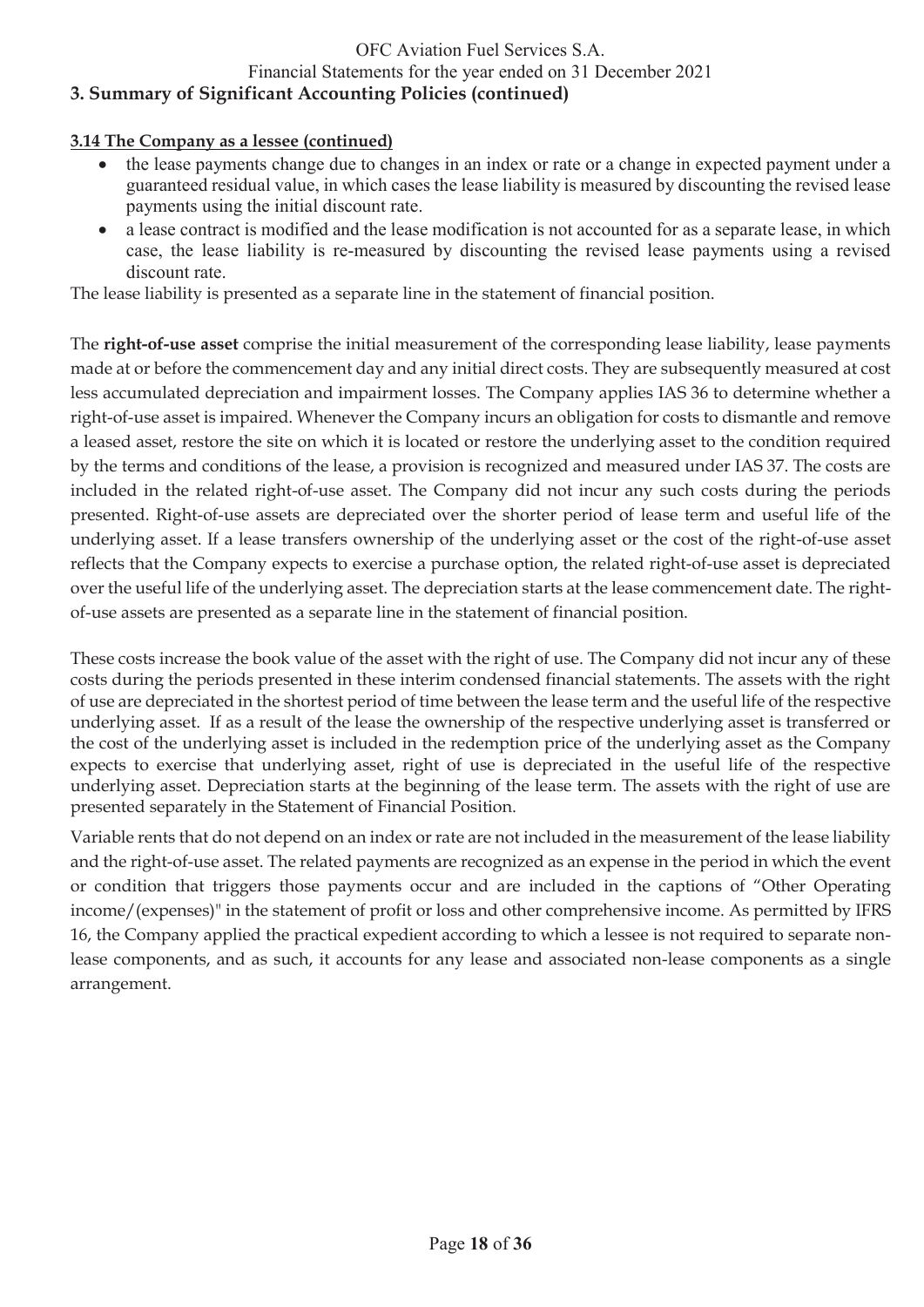### **3.15 The Company as a lessor**

Leases for which the Company is a lessor are classified as finance or operating leases. Whenever the terms of the lease transfer substantially all the risks and rewards of ownership to the lessee, the contract is classified as a finance lease. All other leases are classified as operating leases. When the Company is an intermediate lessor, it accounts for the head lease and the sublease as two separate contracts. The sublease is classified as a finance or operating lease by reference to the right-of-use asset arising from the head lease. Rental income from operating leases is recognized on a straight-line basis over the term of the relevant lease. Initial direct costs incurred in negotiating and arranging an operating lease are added to the carrying amount of the leased asset and recognized on a straight-line basis over the lease term. Initial direct costs incurred in negotiating and arranging an operating lease are added to the carrying amount of the leased asset and recognized on a straightline basis over the lease term. Amounts due from lessees under finance leases are recognized as receivables at the amount of the Company's net investment in the leases. Finance lease income is allocated to reporting periods so as to reflect a constant periodic rate of return on the Company's net investment outstanding in respect of the leases. When a contract includes lease and non-lease components, the Company applies IFRS 15 to allocate the consideration under the contract to each component.

### **3.16 Main Sources of Uncertainty of Accounting Estimations**

The preparation of the financial statements presumes that various estimations and assumptions are made which could possibly affect the carrying values of assets and liabilities and the required disclosures for contingent assets and liabilities as well as the amounts of income and expense recognized. The use of adequate information and subjective judgment used are integral parts for the estimates made in the valuation of assets, liabilities derived from employees benefit plans, unaudited tax years and pending legal cases. The estimations are important but not restrictive. The actual future events may differ from above estimations. The major sources of uncertainty in accounting estimations by Company's management concern mainly the legal cases and the years not audited by the tax authorities, as described in detail in Note 24. Other sources of uncertainty relate to the assumptions made by the management regarding employee benefit plans such as payroll increase, remaining years to retirement, etc. Another source of uncertainty is the estimation for the useful life of fixed assets. The above estimations and assumptions are based on the up to date experience of management and are revaluated so as to be up to date with the current market conditions. It is Company routine not to recognize any of the pending legal cases, both claims by third parties and Company legal claims against third parties, until they are finalized

#### **4. Revenue**

Revenue is analyzed as follows:

| Amounts in Euro   |                    |                    |
|-------------------|--------------------|--------------------|
|                   | $1/1 - 31/12/2021$ | $1/1 - 31/12/2020$ |
| Services rendered | 7.457.306,65       | 3.635.954,24       |

The Company's principal activity is the operation of aircraft refueling systems in the Athens International Airport. Also included is income from the provision of consulting services regarding refueling and other management consulting to respective aircraft refueling facilities.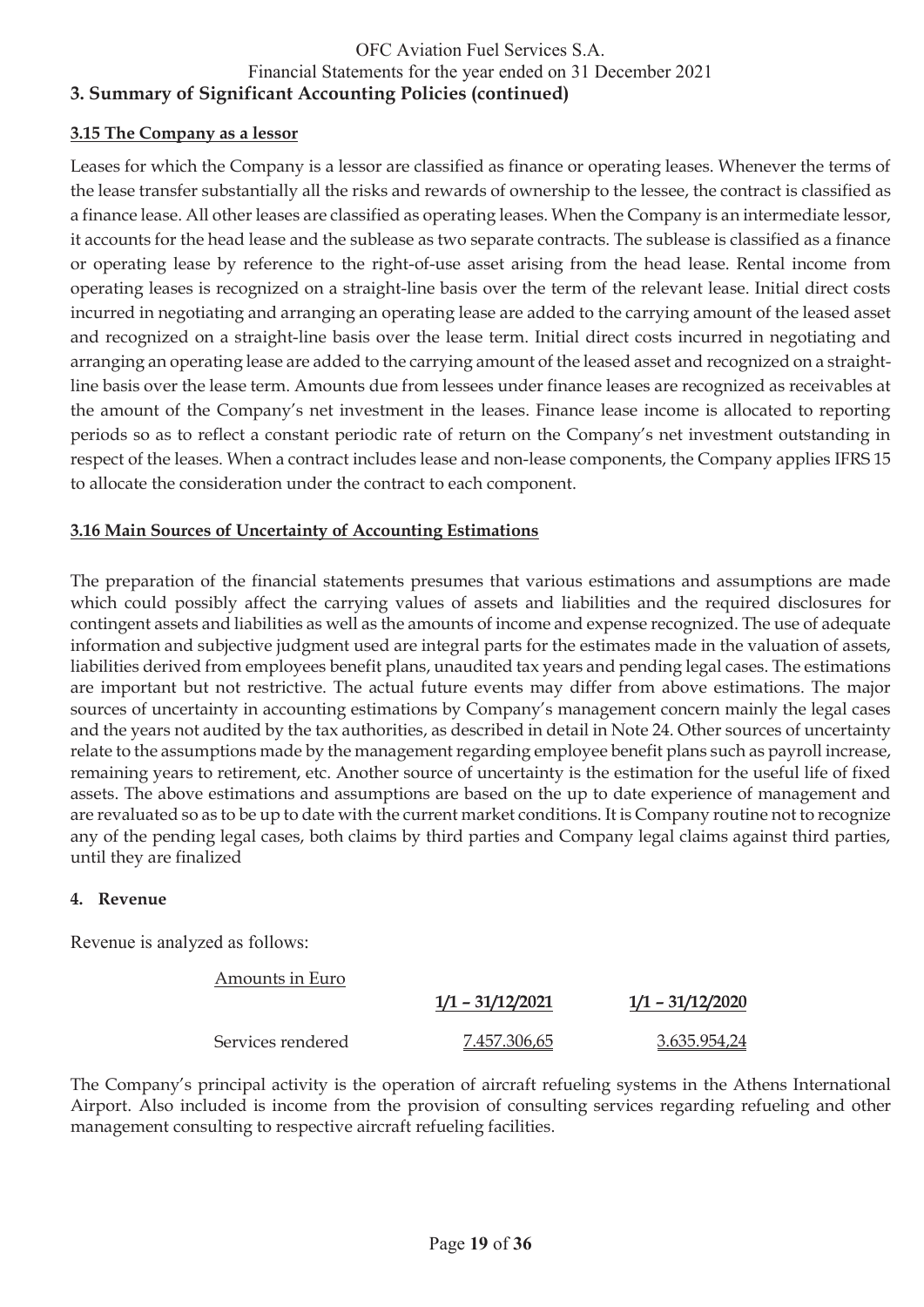### Financial Statements for the year ended on 31 December 2021

#### **5. Other income/other gains and losses**

Other income is analysed as follows:

| Amounts in Euro                     |                    |                    |
|-------------------------------------|--------------------|--------------------|
|                                     | $1/1 - 31/12/2021$ | $1/1 - 31/12/2020$ |
| Subsidy for tax and insurance costs | 609.102,03         | 0,00               |
| Repayable advance subsidy           | 166.750,00         | 0,00               |
| Other income                        | 3.014,88           | 4.011,04           |
| <b>Total</b>                        | 778.866,91         | 4.011,04           |

Other revenues include revenues from government subsidies received due to the pandemic (subsidy for fixed costs and reimbursable advances) based on ΓΔΟΥ 808/2021 for the subsidy of fixed costs and ΓΔΟΥ 19 / 25.1.2021, ΓΔΟΥ 232 / 1.3.2021, ΓΔΟΥ 420 / 23.4.2021 for refundable advances.

Other gains and losses are analysed as follows:

#### Amounts in Euro

|                                         | $1/1 - 31/12/2021$ | $1/1 - 31/12/2020$ |
|-----------------------------------------|--------------------|--------------------|
|                                         |                    |                    |
| Sales and assets write-off              | 0,00               | 0,00               |
| Income from legal cases                 | 11.183,77          | 1.092.352,64       |
| Expenses from legal cases               | (9.521, 98)        | (1.017.742.53)     |
| Provisions for asset amortization       | (1.661,79)         | (74.610,11)        |
| Revenue from previous years' provisions | 37.305,06          | 0,00               |
| Other gains and losses                  | (12.832,17)        | (1.048, 39)        |
| Total                                   | 24.472,89          | (1.048, 39)        |

Other gains and losses include income and expenses from the execution of court decision number 1846/2018 and provisions for contingent non-collection of the claim arising from it.

#### **6. Profit from Operations**

For the formation of the Company's Operating Profit, the following debits/ (credits) are included in the items of the Statement of Comprehensive Income:

| Amounts in Euro                  | $1/1 - 31/12/2021$ | $1/1 - 31/12/2020$ |
|----------------------------------|--------------------|--------------------|
| Depreciations Intangible Assets  | 1.925.853,31       | 1.953.547,20       |
| Depreciations Tangible Assets    | 18.752,34          | 20.809,37          |
| Amortization right-of-use assets | 23.286,69          | 23.529,08          |
| <b>Total Depreciations</b>       | 1.967.892,34       | 1.997.885,65       |
| Personnel Expenses               | 1.289.753,70       | 1.350.789,15       |

Statutory auditors' reimbursements for the year 2021 amounted to  $\epsilon$  49.000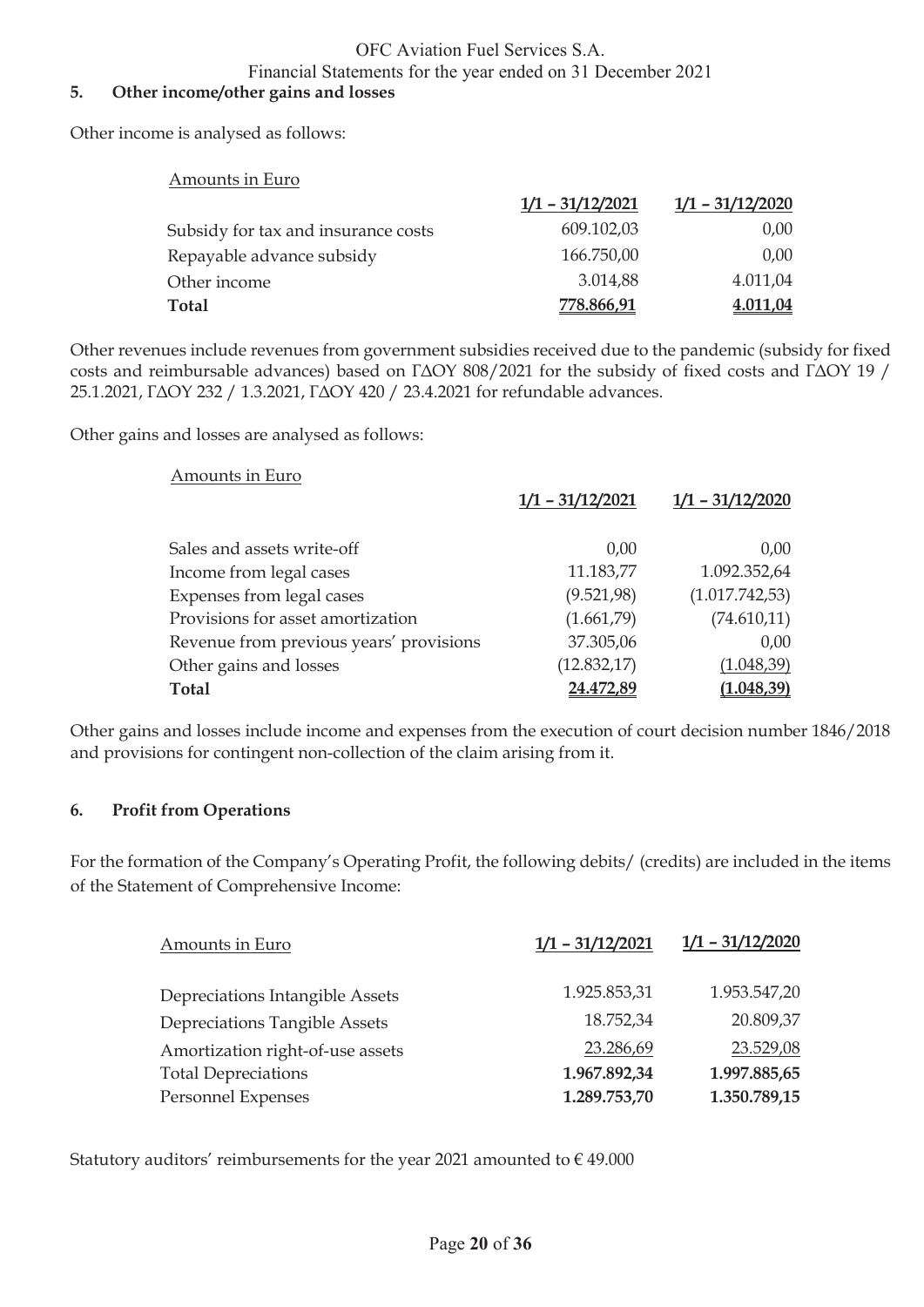#### 7. **Investment Income**

Investment income is analyzed as follows:

|    | Amounts in Euro                             |                          |                         |
|----|---------------------------------------------|--------------------------|-------------------------|
|    |                                             | <u> 1/1 – 31/12/2021</u> | $1/1 - 31/12/2020$      |
|    | Interest from bank deposits                 | 2.763,66                 | <u>76.440,26</u>        |
| 8. | <b>Financial Expenses</b>                   |                          |                         |
|    | Financial expenses are analyzed as follows: |                          |                         |
|    | Amounts in Euro                             |                          |                         |
|    |                                             | $1/1 - 31/12/2021$       | <u>1/1 - 31/12/2020</u> |
|    | Interest from lease liabilities             | 260,60                   | 457,13                  |
|    | Other financial expenses:                   |                          |                         |
|    | <b>Bank</b> commissions                     | 5.953,52                 | 6.162,88                |
|    | Other                                       | 881,31                   | 1.032,65                |
|    | Total other financial<br>expenses           | 6.834,83                 | 7.195,53                |
|    | <b>Total</b>                                | 7.095,43                 | 7.652,66                |

#### **9. Income Tax**

|--|

|                                                                                                                              |                        | $1/1 - 31/12/2021$ $1/1 - 31/12/2020$ |
|------------------------------------------------------------------------------------------------------------------------------|------------------------|---------------------------------------|
| Income tax for the year                                                                                                      | 0,00                   | 29.371,01                             |
|                                                                                                                              | 178.410,59             | (565.606,12)                          |
| Deferred tax recognized in Profit or Loss<br>Deferred tax recognized in Other Comprehensive Income<br>Deferred Tax (Note 18) | 1.024,74<br>179.435,33 | 339,46<br>(565.266, 66)               |
| Total                                                                                                                        | 179.435,33             | (535.895,65)                          |

Income tax was calculated at 22% and 24% on taxable profits for the years 1/1–31/12/2021 and 1/1– 31/12/2020 respectively.

Under the new tax law 4799/2021, legal persons are taxed from year 2021 onwards at a rate of 22%.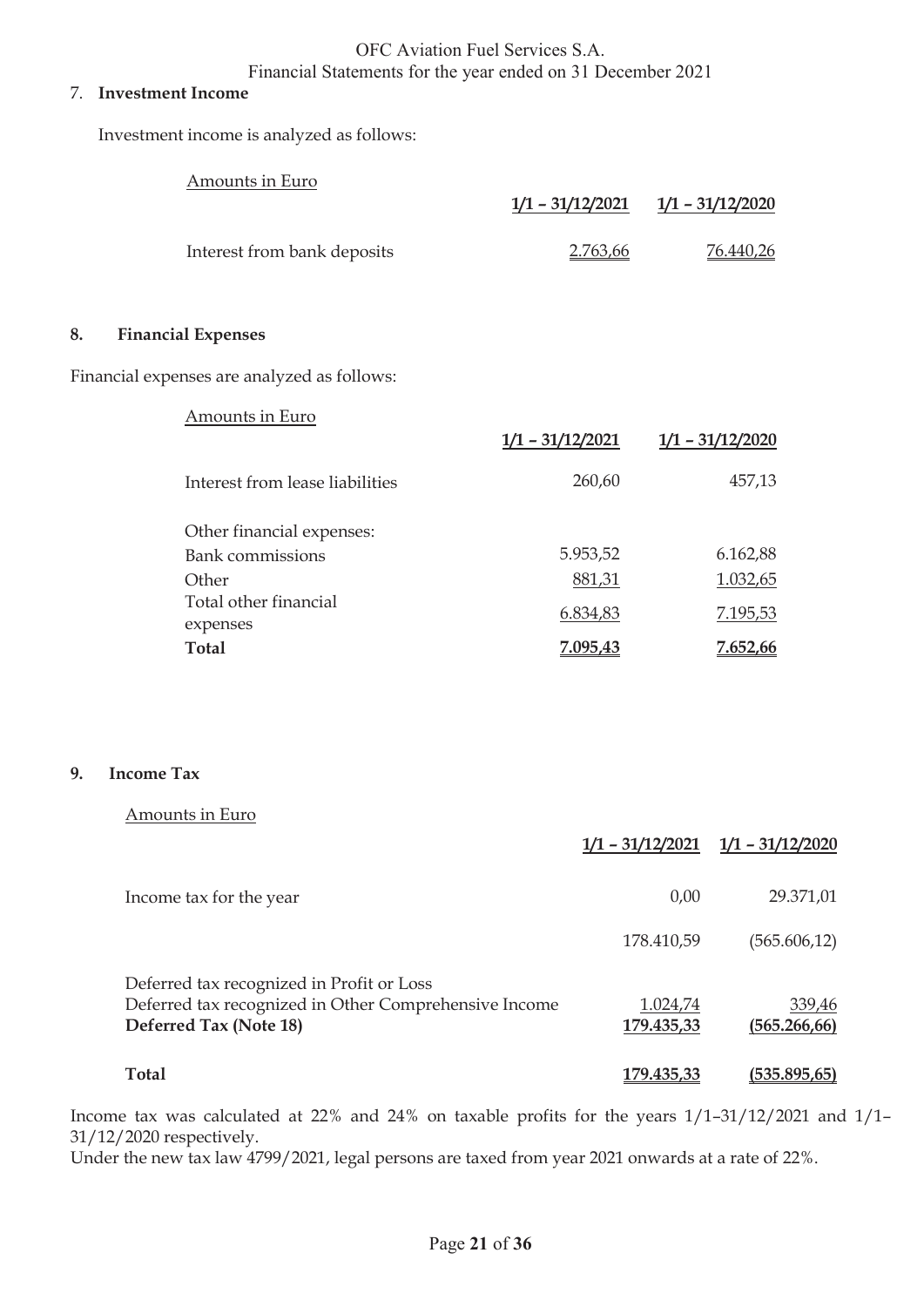Financial Statements for the year ended on 31 December 2021

#### **9. Income Tax (continued)**

Income tax for the year results after the following tax effects are accounted for on taxable profit:

Amounts in Euro

|                                                      | $1/1 - 31/12/2021$ $1/1 - 31/12/2020$ |           |
|------------------------------------------------------|---------------------------------------|-----------|
| Tax rate                                             | 22%                                   | 24%       |
| Effects on tax by:                                   |                                       |           |
| Tax audit disputes                                   | $0.0\%$                               | $(1,2)\%$ |
| Exempt tax revenue                                   | $(13,0)\%$                            | $0.0\%$   |
| Non-tax deductible expenses                          | 1,0%                                  | $(0,4)\%$ |
| Other effects (change of tax rate, deferred taxation | $4\%$ %                               |           |
| etc.)                                                |                                       |           |
| Actual tax rate for the year                         | $14,0\%$                              | $22,4\%$  |

#### **10. Dividends**

Dividends to shareholders are proposed by the Company's management at each year end and are subject to approval by the Annual General Assembly of Shareholders. For the current year the dividends distributed from previous year's profits  $(1/1 - 31/12/2020)$  amounted to a gross total of  $\epsilon$  1.000.000 as per Decision of the Annual General Assembly held on June 23, 2021.

For the upcoming General Assembly of Shareholders, the Company's management proposes the distribution of a total gross dividend of  $\in$  1.488.790,56.

This dividend is subject to the approval of Shareholders during the Annual General Assembly of Shareholders and has not been included as a liability in this year's Financial Statements.

#### **11. Intangible Assets**

The total changes in intangible assets regarding concession rights, as mentioned in paragraph 3 for the year  $1/1-31/12/2020$  and for the year  $1/1-31/12/2021$  are presented in the following table:

| Amounts in Euro                    | <b>Total Intangible Assets</b> |
|------------------------------------|--------------------------------|
| Cost                               |                                |
| 1 January 2020                     | 38.466.105,39                  |
| Additions                          | 101.259,55                     |
| Reductions                         | (11.283,00)                    |
| 31 December 2020                   | 38.556.081,94                  |
| Additions                          | 17.352,03                      |
| 31 December 2021                   | 38.573.433,97                  |
| <b>Accumulated depreciations</b>   |                                |
| 1 January 2020                     | 34.577.292,01                  |
| Depreciations for the current year | 1.953.547,20                   |
| 31 December 2020                   | 36.530.839,21                  |
| Depreciations for the year         | 1.925.853,31                   |
| 31 December 2021                   | 38.456.692,52                  |
| Unamortized value                  |                                |
| 31 December 2020                   | <u>2.025.242,73</u>            |
| 31 December 2021                   | <u>116.741,45</u>              |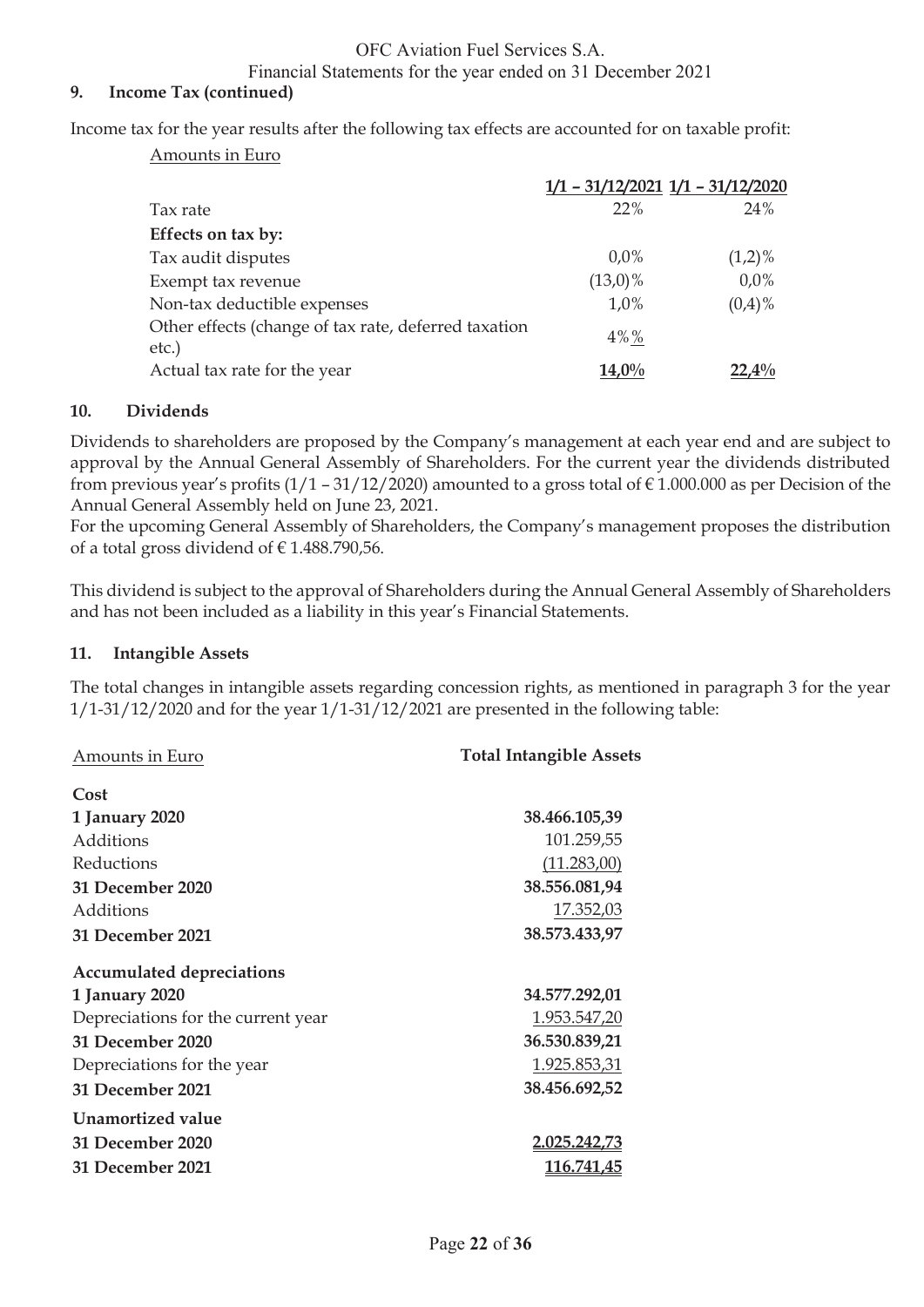Financial Statements for the year ended on 31 December 2021

### **11. Intangible Assets (continued)**

Concession rights represent the amount of the total expense for the construction of buildings, the underground piping system for fuel distribution, the automation system for fuel management and the acquisition of JET A-1 (dead stock) as well as subsequent additions. In the Financial Statements these are valued at historical cost reduced by accrued depreciations.

Depreciations are carried out based on the straight line depreciation method over the duration of the facilities' operation contract. Upon termination of this period, the facility will come to the ownership of the Airport Management Company.

Depreciation period for the above rights: 21 years.

### **12. Tangible Assets**

Changes in tangible assets for the year 1/1-31/12/2020 and for the year 1/1-31/12/2021 are presented in the following table:

|                                  | <b>Vehicles</b> | <b>Furniture and other</b><br>equipment | <b>Total</b> |
|----------------------------------|-----------------|-----------------------------------------|--------------|
| Amounts in Euro                  |                 |                                         |              |
| Cost                             |                 |                                         |              |
| 1 January 2020                   | 318.907,67      | 262.000,84                              | 580.908,51   |
| Additions                        | 0,00            | 4.676,59                                | 4.676,59     |
| 31 December 2020                 | 318.907,67      | 266.677,43                              | 585.585,10   |
| Additions                        | 0,00            | 2.552,12                                | 2.552,12     |
| 31 December 2021                 | 318.907,67      | 269.229,55                              | 588.137,22   |
| <b>Accumulated depreciations</b> |                 |                                         |              |
| 1 January 2020                   | 295.123,41      | 196.907,23                              | 492.030,64   |
| Depreciations for the year       | 4.084,72        | 16.724,66                               | 20.809,38    |
| 31 December 2020                 | 299.208,13      | 213.631,89                              | 512.840,02   |
| Depreciations for the year       | 3.971,80        | 14.780,54                               | 18.752,34    |
| 31 December 2021                 | 303.179,93      | 228.412,43                              | 531.592,36   |
| <b>Unamortized value</b>         |                 |                                         |              |
| 31 December 2020                 | 19.699,54       | 53.045,54                               | 72.745,08    |
| 31 December 2021                 | 15.727,74       | 40.817,12                               | 56.544,86    |

Tangible assets are owned in order to be used for the provision of services.

Vehicles are valued and presented in the Statement of Financial Position at historical cost reduced by accumulated depreciations. Depreciation rate for vehicles is 12%.

Furniture and other equipment are valued at historical cost reduced by accumulated depreciations.

Depreciation rate for furniture and other equipment is:

Furniture and other equipment: 10%

Computers: 20 %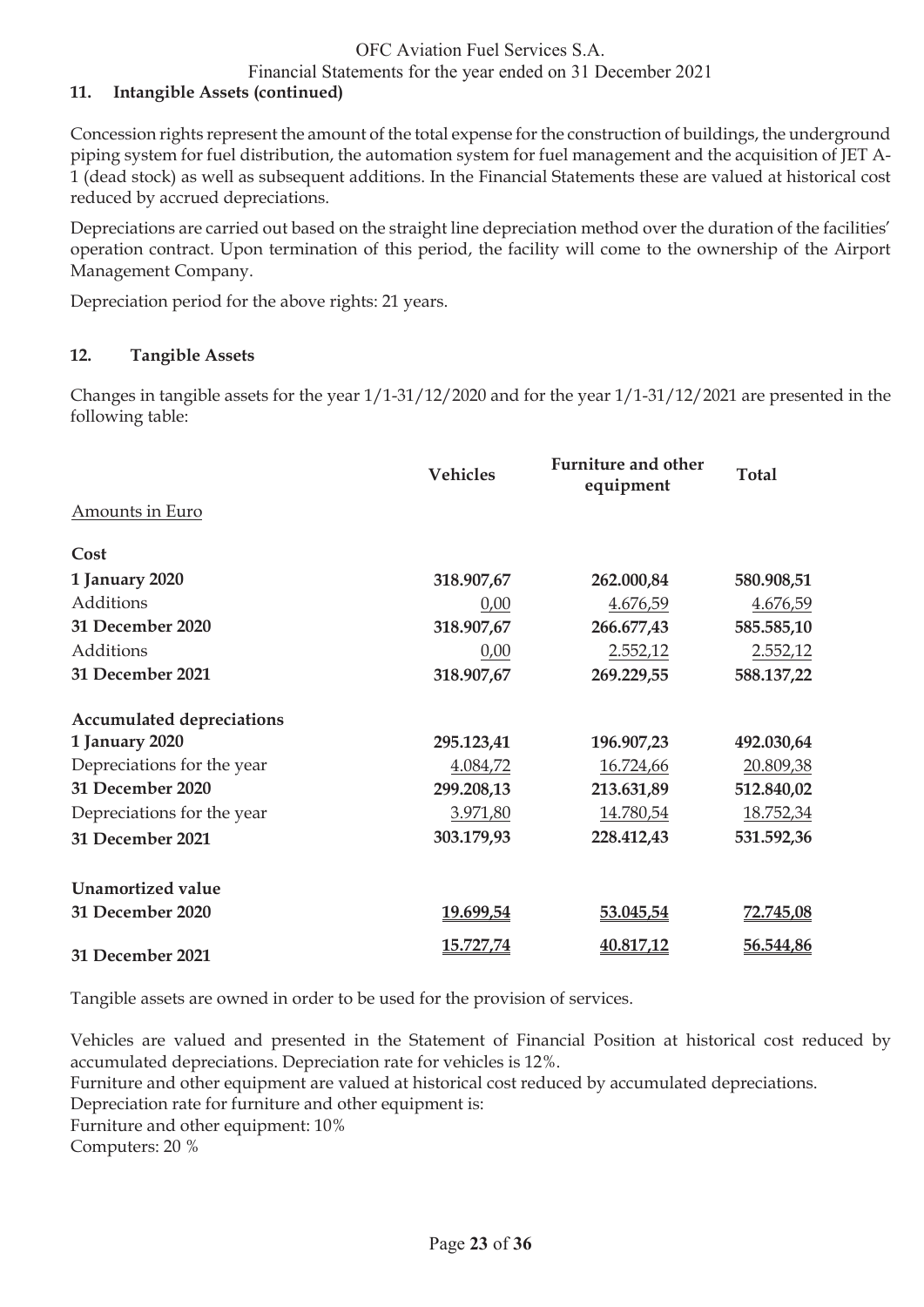### **13. Right-of-use assets**

The movement of right-of-use assets of the Company for the year 1/1-31/12/2020 and for the year 1/1- 31/12/2021 are presented in the following table:

| Amounts in Euro                  |                  |
|----------------------------------|------------------|
|                                  | Vehicles         |
| Cost                             |                  |
| 1 January 2020                   | 48.138,74        |
| Additions                        | 13.467,27        |
| 31 December 2020                 | 61.606,01        |
| Additions                        | 13.992,16        |
| 31 December 2021                 | 75.598,17        |
| <b>Accumulated depreciations</b> |                  |
| 1 January 2020                   | 25.390,06        |
| Depreciations for the year       | 23.529,08        |
| 31 December 2020                 | 48.919,14        |
| Depreciations for the year       | 23.286,69        |
| 31 December 2021                 | 72.205,83        |
| Unamortized value                |                  |
| 31 December 2020                 | <u>12.686,87</u> |
| 31 December 2021                 | 3.392,34         |

The Company is leasing passenger cars to meet the needs of its management and other operating needs.

#### **14. Participations in subsidiaries and affiliates**

Participations in subsidiaries are the following:

| <b>Name</b>                | Seat                  | $\%$ participation | Activity                                                  |
|----------------------------|-----------------------|--------------------|-----------------------------------------------------------|
| OFC TECHNICAL S.A. Greece, | Aspropyrgos<br>Attica | 75                 | Provision of technical consulting<br>services at airports |

The configuration of the amount of participations in subsidiaries is as follows:

Amounts in Euro

|                                               | 31/12/2021 | 31/12/2020  |
|-----------------------------------------------|------------|-------------|
| Participations' acquisition cost              | 375.000,00 | 0,00        |
| Participations in subsidiaries and affiliates | 375.000,00 | <u>0,00</u> |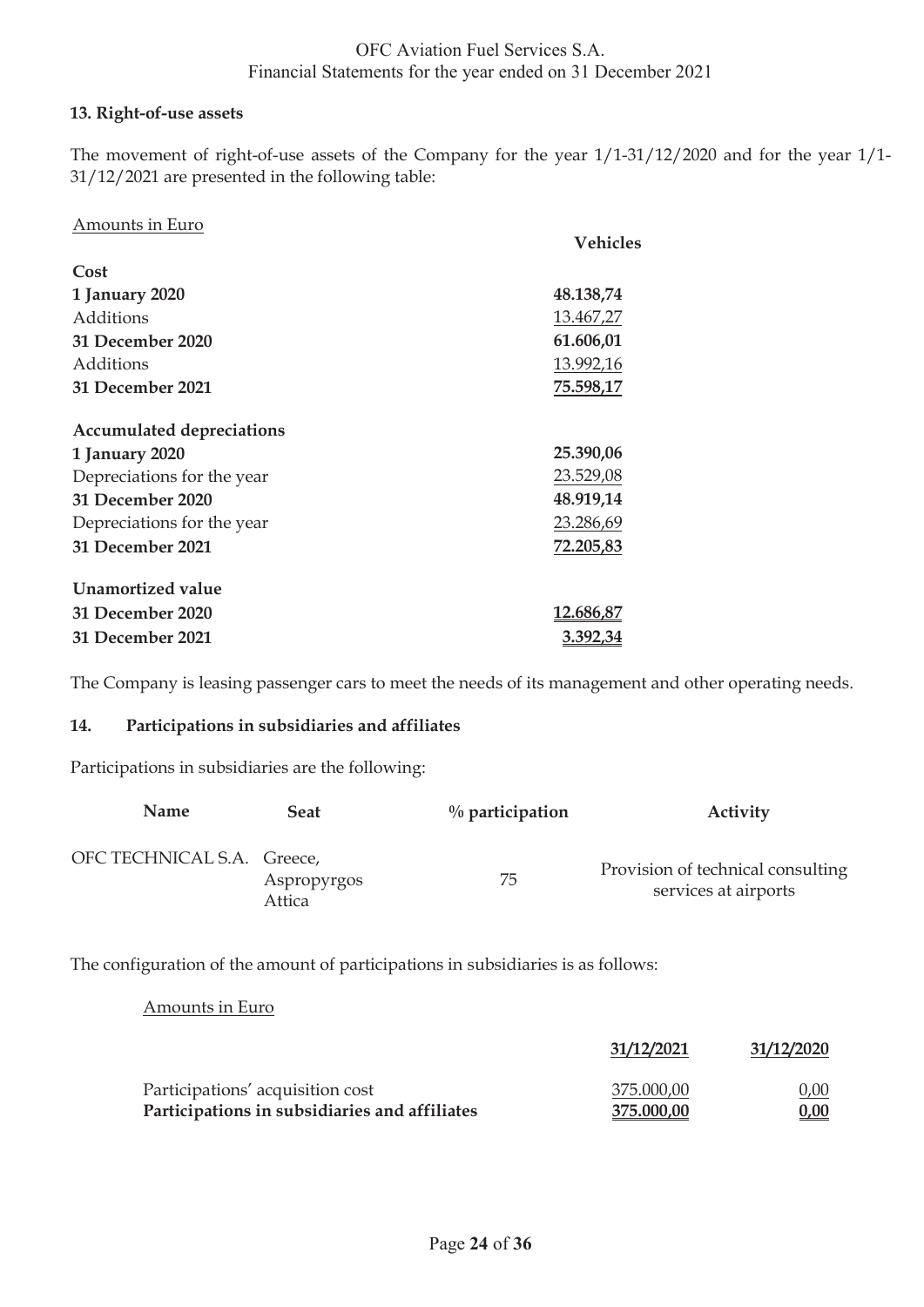#### **15. Other Non-Current Assets**

Amounts in Euro

| $1.1110$ and $0.111$ and $0.01$     |            |            |
|-------------------------------------|------------|------------|
|                                     | 31/12/2021 | 31/12/2020 |
| Guarantee PPC (DEI)                 | 9.097,58   | 9.097,58   |
| vehicles<br>Passenger<br>guarantees | 3.992,34   | 3.992,34   |
| <b>Total</b>                        | 13.089,92  | 13.089,92  |

The value of other non-current assets represents given guarantees for energy provision by PPC, at the beginning of the facility's operation, and for the lease of passenger vehicles. The Company has entered into a lease agreement for five (5) passenger vehicles for operational needs. The average duration of the leases is 3 years. The guarantees for the passenger vehicles are equal to two monthly instalments. At the end of the lease period, these amounts will be reimbursed.

During the current year, the leases for four (4) passenger vehicles were renewed.

#### **16. Trade Receivables and Other Current Assets**

The Management considers that the book value of trade receivables and other current assets represents their fair value.

| Amounts in Euro           | 31/12/2021 | 31/12/2020 |
|---------------------------|------------|------------|
| Trade receivables         | 5.669,92   | 6.423,03   |
| Various Debtors           | 116,80     | 326.855,32 |
| <b>Conventional Asset</b> | 35.543,90  | 31.012,97  |
| Deposits - Transitional   | 91.113,58  | 90.641,87  |
| <b>Total</b>              | 132,444,20 | 454.933,19 |

Trade receivables are collected within 10 working days of invoice date as per agreement. After this defined period, an interest is charged on the amount due. Transitional accounts include expenses regarding the following year such as facilities insurance and personnel insurance.

The credit risk of trade receivables is limited because the customers are large petroleum companies.

Each customer has issued, as defined by the bilateral agreement, a letter of guarantee in favor of the Company aiming to ensure its claims. The sum of the letters of guarantee that have been received on 31/12/2021 amounts to  $\epsilon$  2.098.916,81. The respective amount on 31/12/2020 was  $\epsilon$  2.341.816,81.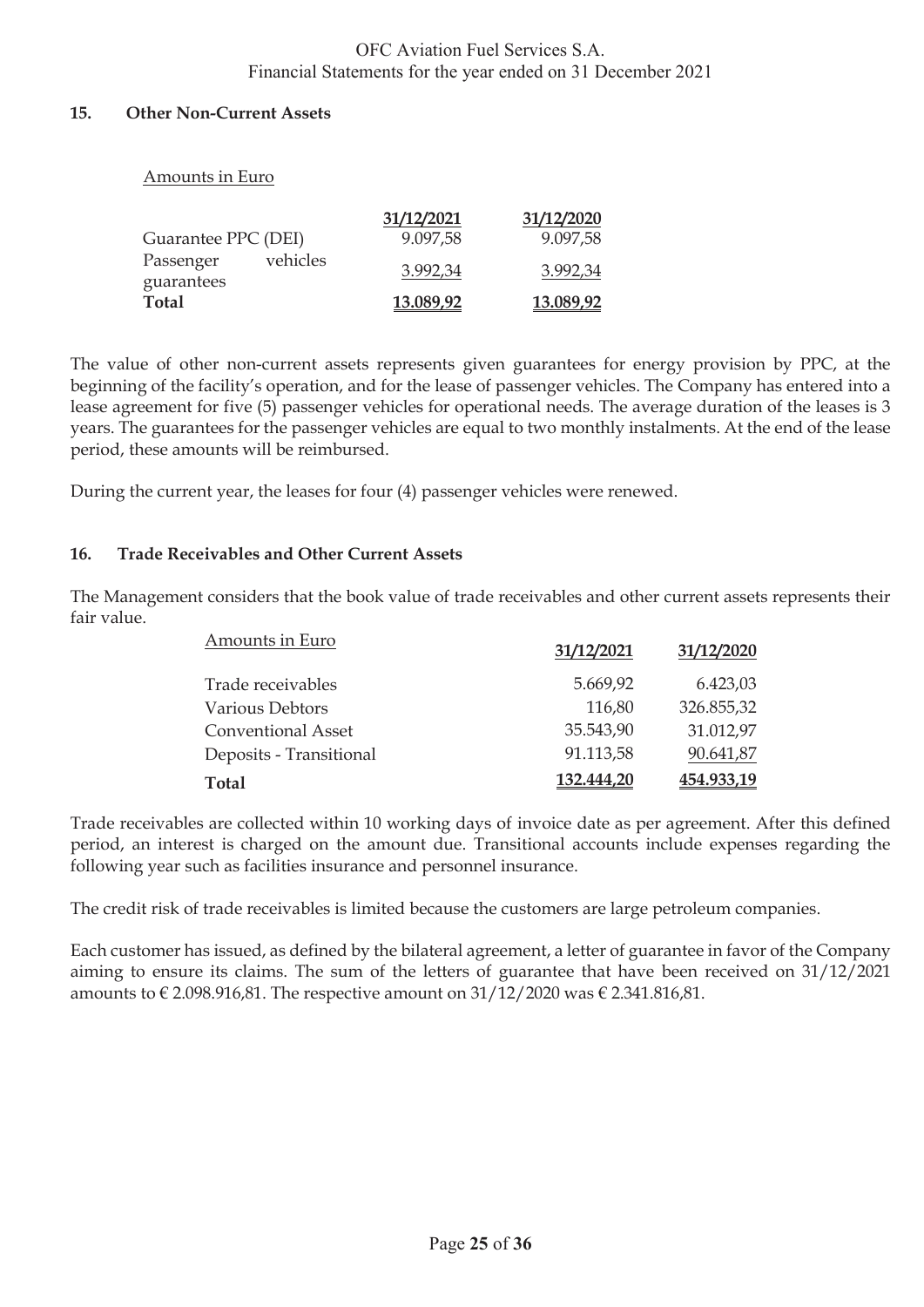Financial Statements for the year ended on 31 December 2021

### **17. Cash and Cash equivalents**

Cash and cash equivalents include cash and short term bank deposits:

| Amounts in Euro      | 31/12/2021    | 31/12/2020   |
|----------------------|---------------|--------------|
| Cash                 | 3.023,34      | 4.852,73     |
| <b>Bank</b> deposits | 12.693.733,44 | 9.992.280,68 |
| <b>Total</b>         | 12.696.756,78 | 9.997.133,41 |

The book value of cash is close to their fair value.

As at 31/12/2021, the following Company bank accounts were pledged by the AIA Agreement Nr.: 14228/16.10.1998 as follows:

 NBG 104/471899-28 NBG 104/471900-09 NBG 104/471901-81

#### **18. Deferred Tax**

Following are the major deferred tax liabilities and assets recognized by the Company and the changes that took place during the current and previous periods.

#### Amounts in Euro

|                                             | 1/1/2020     | <b>Statement of</b><br>Comprehensive<br>Income<br>Expense/(Income) | 31/12/2020    | <b>Statement of</b><br>Comprehensive<br>Income<br>Expense/(Income) | 31/12/2021   |
|---------------------------------------------|--------------|--------------------------------------------------------------------|---------------|--------------------------------------------------------------------|--------------|
| Deferred tax from:                          |              |                                                                    |               |                                                                    |              |
| Multiannual fiscal depreciation<br>expenses | 251,70       | (16,05)                                                            | 235,65        | (114,98)                                                           | 120,67       |
| Tax and book difference on assets           | (1.768, 23)  | (6.109, 63)                                                        | (7.877, 86)   | 5.483,83                                                           | (2.394, 03)  |
| Retirement benefit compensations            | (38.334, 66) | 96,97                                                              | (38.237,69)   | 439,58                                                             | (37.798, 11) |
| Transferred tax losses to be offset         | 0,00         | (541.494, 41)                                                      | (541.494, 41) | 156.120,18                                                         | (385.374,23) |
| Other tax and book differences              | (45, 55)     | (17.743, 54)                                                       | (17.789,09)   | 17.506,72                                                          | (282, 37)    |
| <b>Total</b>                                | (39.896,74)  | (565.266, 66)                                                      | (605.163,40)  | 179.435,33                                                         | (425.728,07) |

The total change in deferred tax in the Statement of Financial Position is the following:

|                                       | 1/1-31/12/2021 | 1/1-31/12/2020 |
|---------------------------------------|----------------|----------------|
| Deferred Tax Asset beginning of year  | (605.163,40)   | (39.896,74)    |
| Profit or Loss for the current year   | 178.410,59     | (565.606, 12)  |
| Changes in Other Comprehensive Income | 1.024,74       | 339,46         |
| Deferred tax Asset end of year        | (425.728,07)   | (605.163,40)   |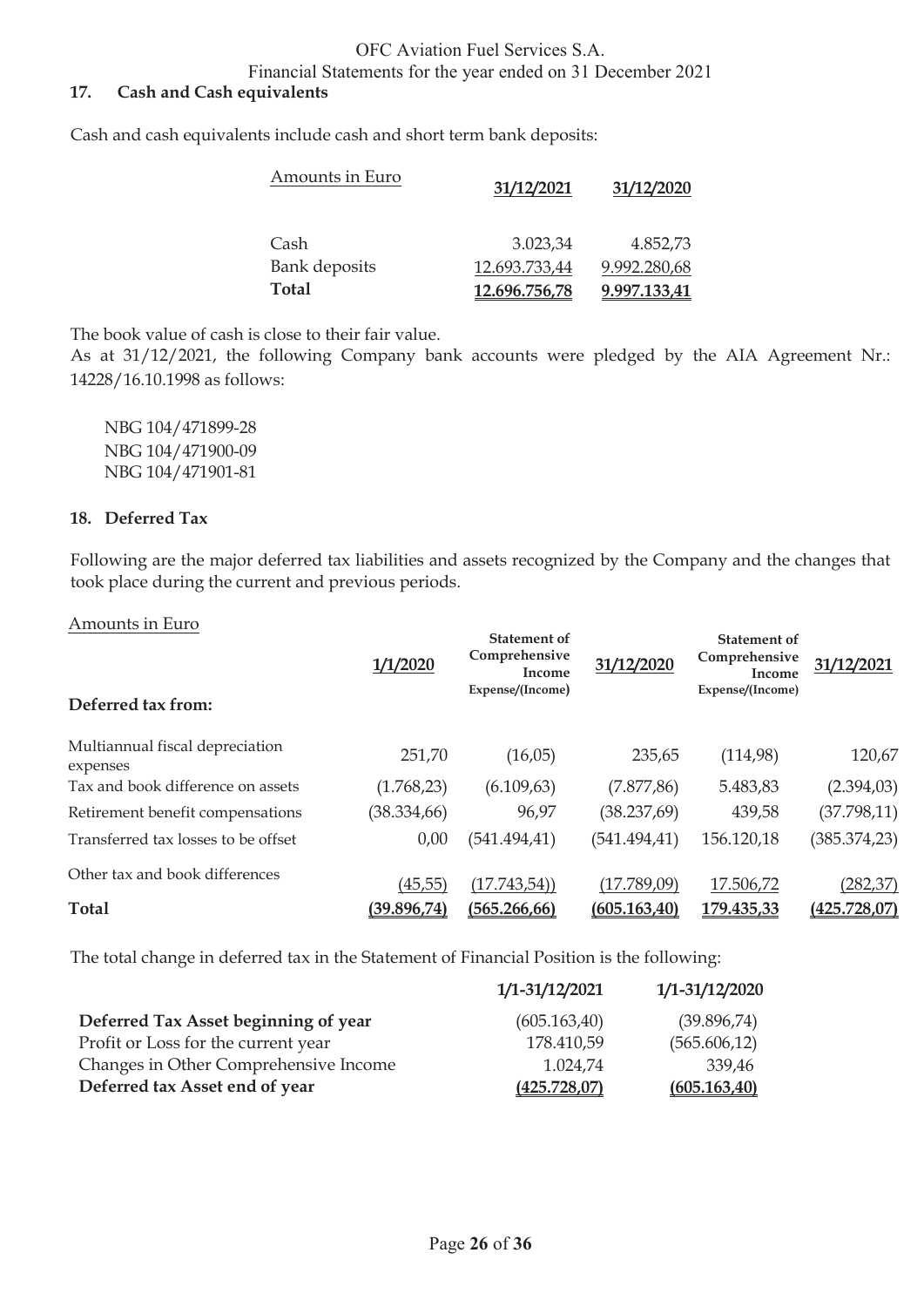Financial Statements for the year ended on 31 December 2021

### **19. Trade and Other Payables**

Οι πιστωτές και οι λοιπές υποχρεώσεις αφορούν κυρίως αγορές και λειτουργικά κόστη.

Company Management considers the balance of operating liabilities presented in the Financial Statements to be close to their fair value. Following is an analysis of suppliers and other creditors (excluding banks):

| Amounts in Euro                               | 31/12/2021 | 31/12/2020 |
|-----------------------------------------------|------------|------------|
| <b>Trade Payables</b>                         | 191.672,18 | 194.927,40 |
| <b>Current Liabilities to Related Parties</b> | 6.033,69   | 1.414,79   |
| Social Security                               | 58.774,71  | 68.222,17  |
| Various creditors                             | 576.219,28 | 67.443,85  |
| Refundable Advance Payment Liability          | 83.250,00  | 0,00       |
| Total                                         | 915.949,86 | 332.008,21 |

#### **20. Lease Liabilities**

Company leases regard vehicle leases.

The movement of the Company's lease obligations during the year 1/1-31/12/2020 and during the year 1/1- 31/12/2021 are presented in the table below:

#### Amounts in Euro

| 1 January 2020                 | 22.938,50   |
|--------------------------------|-------------|
| Additions                      | 13.467,27   |
| Interest                       | 457,13      |
| Payments                       | (23.998,00) |
| 31 December 2020               | 12.864,90   |
| Additions                      | 13.992,16   |
| Interest                       | 260,60      |
| Payments                       | (23.665,00) |
| 31 December 2021               | 3.452,66    |
| Current lease liabilities      | 3.452,66    |
| Non-current lease liabilities  | 0,00        |
| <b>Total Lease Liabilities</b> | 3.452,66    |

Leases liabilities as at 31/12/2021 are payable as follows:

#### Amounts in Euro

| Immediately or within 1 year   | 3.452,66 |
|--------------------------------|----------|
| <b>Total Lease Liabilities</b> | 3.452,66 |

The Company during 31/12/2021 and during 31/12/2020 does not maintain short-term lease, low value or floating lease contracts. In addition, the Company did not proceed in rent reductions due to Covid-19.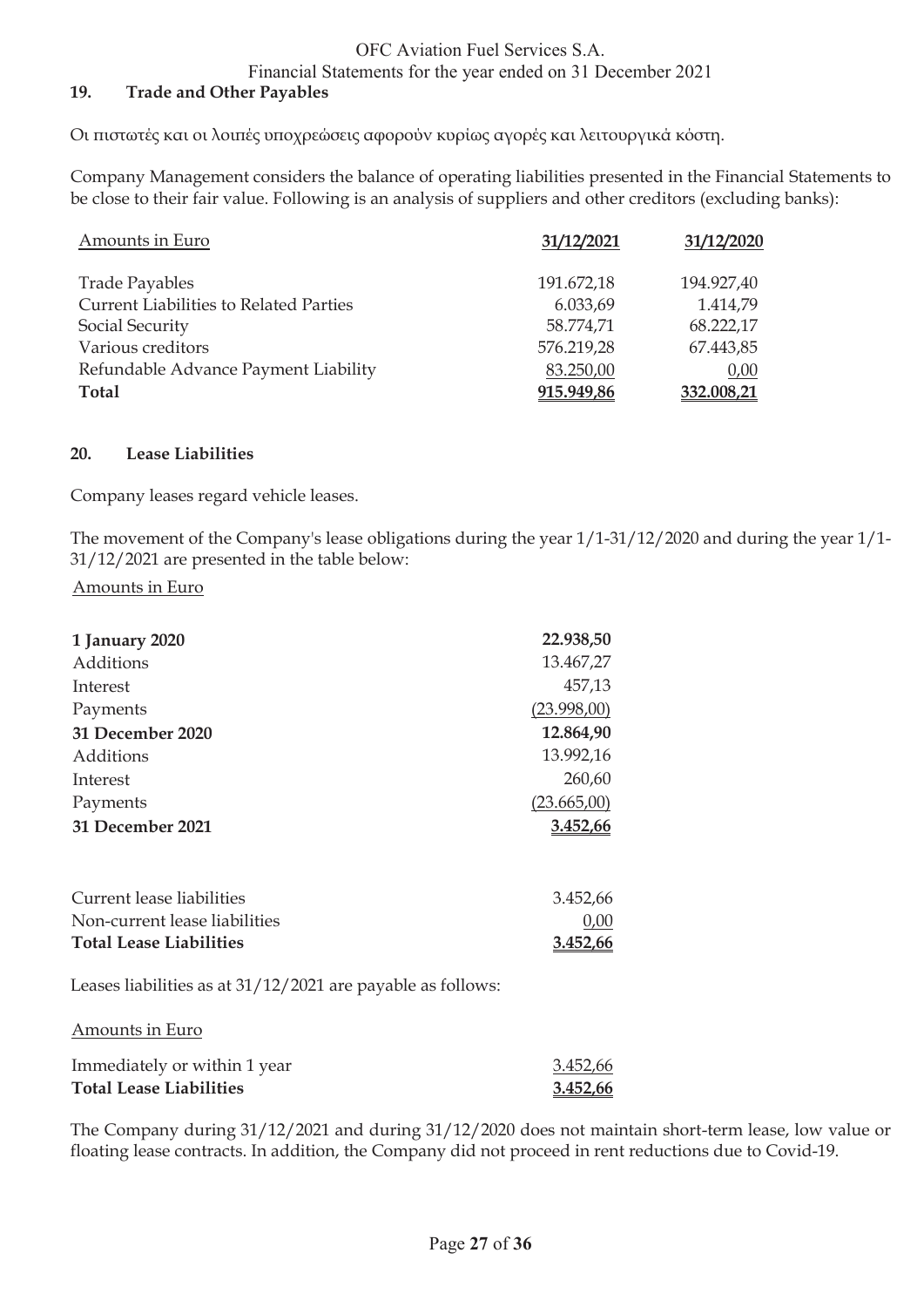#### **21. Share capital**

| Amounts in Euro                                                                            | 31/12/2021                | 31/12/2020 |
|--------------------------------------------------------------------------------------------|---------------------------|------------|
| Approved, issued and fully paid:<br>$(241.886$ nominal shares of a value $\in$ 29,35 each) | 7.099.354,10 7.099.354,10 |            |

#### **22. Reserves**

Company reserves are presented in the following table:

#### Amounts in Euro

| <b>Reserves</b><br>Description | 1/1/2020     | <b>Additions</b><br>(reductions)<br>2020 | 31/12/2020   | <b>Additions</b><br>(reductions)<br>2021 | 31/12/2021   |
|--------------------------------|--------------|------------------------------------------|--------------|------------------------------------------|--------------|
| Legal                          | 1.491.384,52 | 0,00                                     | 1.491.384,52 | 0,00                                     | 1.491.384,52 |
| Extraordinary                  | 1,00         | 0,00                                     | 1,00         | 0,00                                     | 1,00         |
| Tax free                       | 21.434,80    | 0,00                                     | 21.434,80    | 0,00                                     | 21.434,80    |
| Total                          | 1.512.820,32 | 0,00                                     | 1.512.820,32 | 0,00                                     | 1.512.820,32 |

#### **Legal Reserve**

Legal reserve represents 5% of profits after tax until this is equal to 1/3 of the Company's share capital. This reserve cannot be distributed but it can be used to offset losses.

#### **Extraordinary Reserves**

Extraordinary reserves comprise prior years' retained earnings and are aimed for a share capital future increase by decision of the General Assembly of Shareholders.

#### **Tax-Free Reserves**

Tax-free reserves were created from interest income of bank deposits and are non-taxable provided they remain in liabilities in the Statement of Financial Position as "Reserves of Special Law Provisions".

#### **23. Accumulated Profits / Retained Earnings**

|  | <b>Amounts in Euro</b> |  |  |
|--|------------------------|--|--|
|--|------------------------|--|--|

| Balance as at 31/12/2019                   | 7.479.769,01   |
|--------------------------------------------|----------------|
| Dividends paid                             | (1.547.433,00) |
| Losses for the year                        | (1.859.004,29) |
| Other Comprehensive Income for the         | 1.074,97       |
| year                                       |                |
| Balance as at 31/12/2020                   | 4.074.406,69   |
|                                            |                |
| Dividends paid                             | (1.000.000,00) |
| Profits for the year                       | 1.092.749,94   |
| Other Comprehensive Income for the<br>year | 3.633,16       |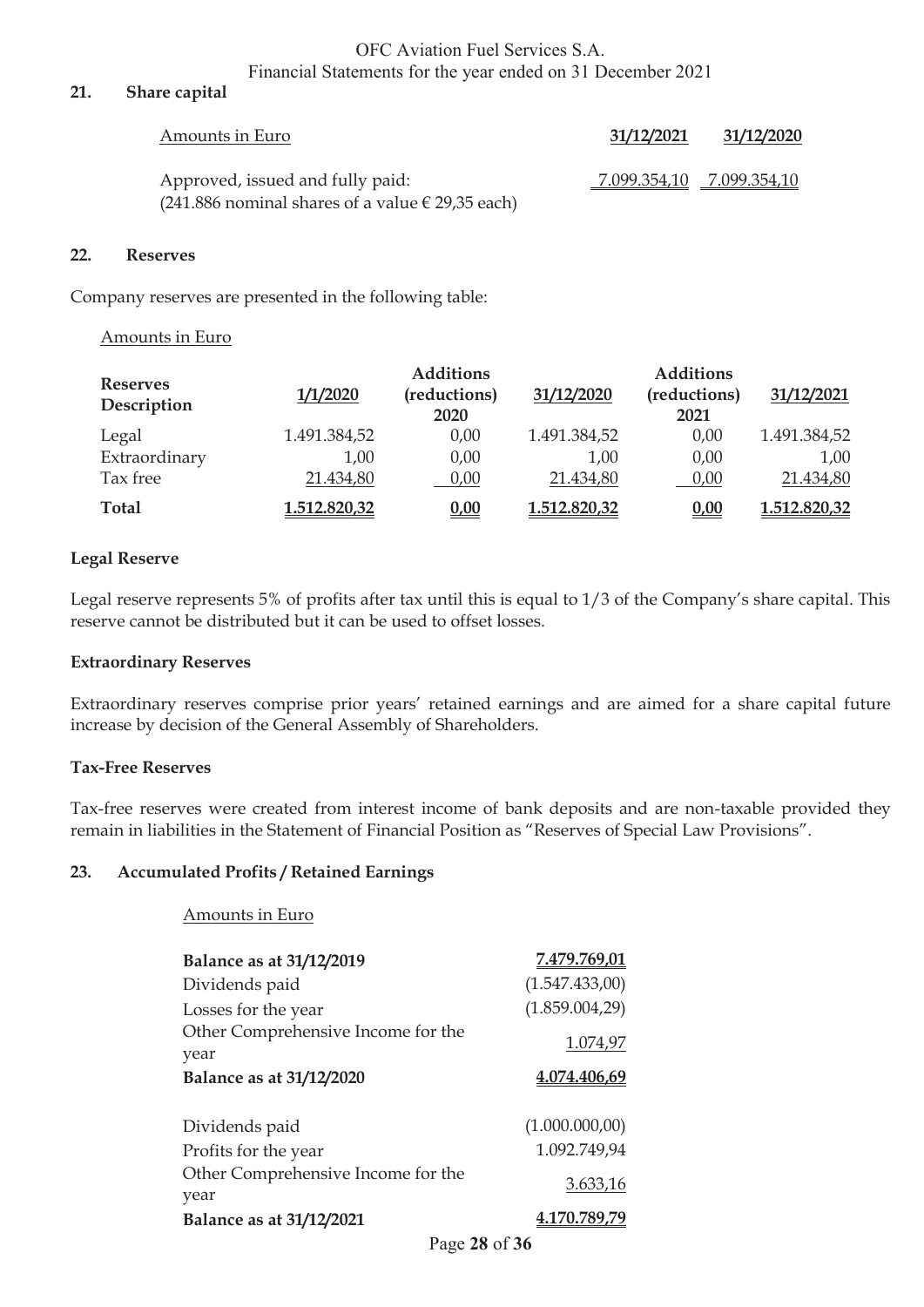#### **24. Contingent Liabilities and Commitments**

There are no pending third party claims against the Company.

The Company has finalized its tax obligations until the year 2009. For the years 2011, 2012, 2013, 2014, 2015, 2016, 2017and 2018 the Company has been subject to tax compliance control by the appointed statutory auditors according to CL.2190/1920 art.82 of L.2238/1994 and art.65A n.4174/2013 and the relevant Tax Compliance Reports have been issued. In any case, according to Circ.1006 / 05.01.2016 business entities for which a Tax Compliance Report is issued are not exempt from a tax audit by the tax authorities. Therefore, the Tax Authorities may come back to carry out a separate tax audit.

However the Company's management estimates that the results of such future inspections by the tax authorities, if ultimately realized, will not have a material effect on the Company's financial position. Moreover, up to the date of approval of the financial statements for the year 2021, the Company's tax compliance audit by the auditor has not been completed. No significant further charges are expected to arise. The sum of the Letters of Guarantee given to ensure Company's liabilities amounts to  $\epsilon$  2.027.146 on 31/12/2021. On 31/12/2020 the amount was € 1.027.146 respectively.

### **25. Earnings per share**

The calculation of basic earnings per share is based on the following:

| Amounts in Euro                              | 1/1-31/12/2021 | 1/1-31/12/2020          |
|----------------------------------------------|----------------|-------------------------|
|                                              |                | <i><b>*Restated</b></i> |
| (Losses)/Profits distributed to Shareholders | 1.096.383,10   | (1.857.929, 32)         |
| Number of Shares                             | 241.886        | 241.886                 |
| (Losses)/Earnings per share                  |                |                         |
| basic and diluted in $\epsilon$              | 4,53           | (7,68)                  |

#### **26. Related Party Transactions**

#### **Commercial Transactions**

Transactions between the Company and related parties are analysed below.

#### Amounts in Euro

|                            | <b>Sales</b> |              | <b>Purchases</b> |           | <b>Assets</b>                                          |          | Liabilities |          |
|----------------------------|--------------|--------------|------------------|-----------|--------------------------------------------------------|----------|-------------|----------|
|                            | 31/12/2021   | 31/12/2020   | 31/12/2021       |           | 31/12/2020 31/12/2021 31/12/2020 31/12/2021 31/12/2020 |          |             |          |
| Parect<br>Company<br>Other | 28.820,24    | 43.814,68    | 0,00             | 0,00      | 86,80                                                  | 3.125,13 | 0,00        | 0,00     |
| related<br>parties         | 2.615.621,55 | 1.284.849,24 | 29.323,71        | 22.066,01 | 0,00                                                   | 0,00     | 6.033,69    | 1.414,79 |
| Total                      | 2.644.441,79 | 1.328.663,92 | 29.323,71        | 22.066,01 | 86,80                                                  | 3.125,13 | 6.033,69    | 1.414,79 |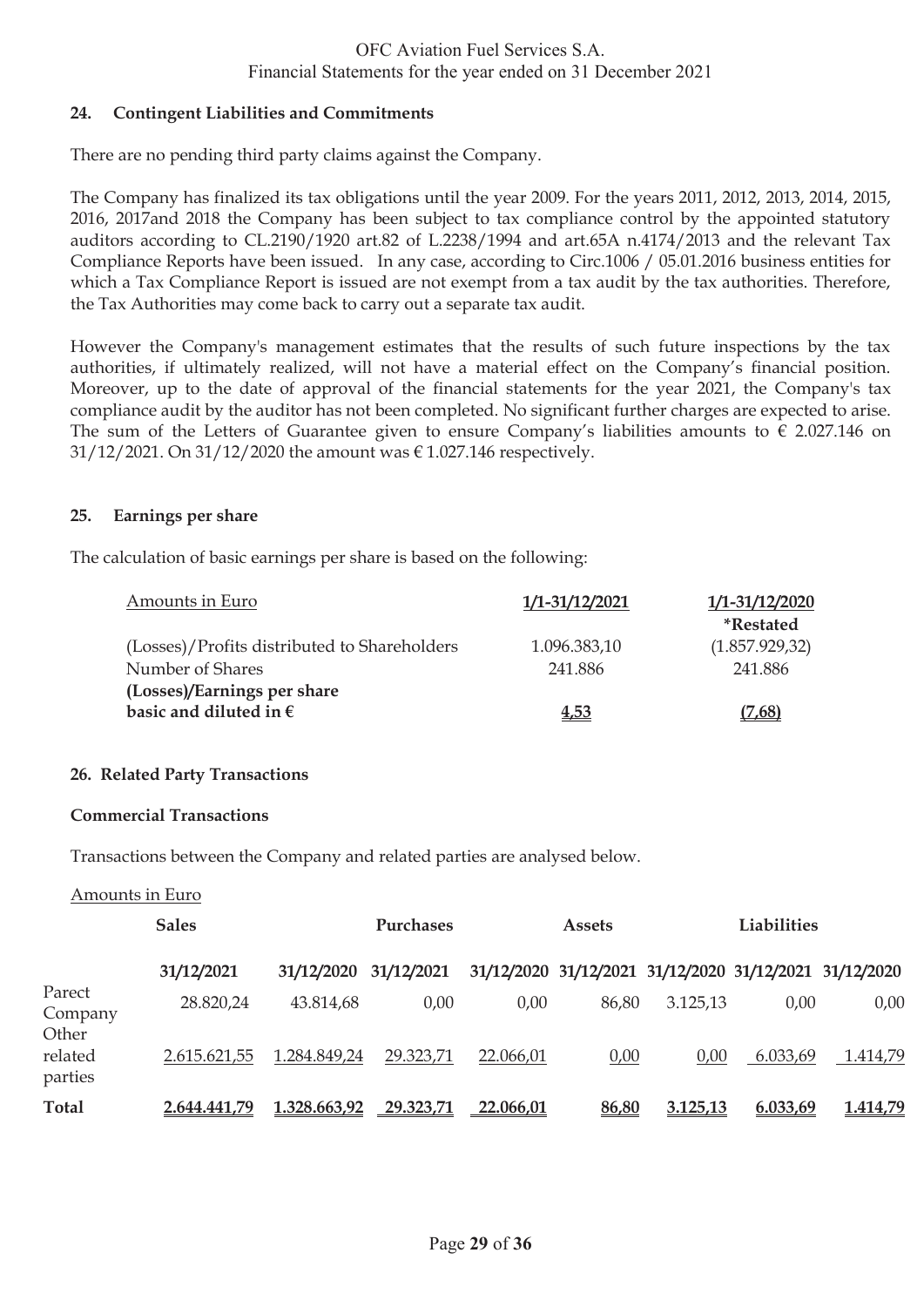Financial Statements for the year ended on 31 December 2021

#### **26. Related Party Transactions (continued)**

#### **Remuneration of Management Executives**

Remuneration of Management Executives and members of the Board of Directors, that constitute the highest level of the Company's management amounts in total € 458.921,88 (2020: € 488.343,05)

Remunerations of the members of the BoD are discussed and approved by the Annual General Assembly of the Company's Shareholders.

Other expenses for the year 2021 regarding Administration Executives amount to  $\epsilon$  29.548,40 (2020: € 29.421,17).

There are no compensations to Management Executives due to retirement for the current and the previous year.

#### **Managerial Transactions**

There are no further transactions, assets and/or liabilities between the Company and Management Executives.

#### **27. Provisions for Retirement Benefit Plans**

The Company's obligations to its employees in relation to the future payment of benefits in proportion to their time of service are based on an actuarial study. This liability is computed and presented on the date of Financial Statements based on the expected vested benefit of every employee. The vested benefit is presented discounted at its present value based on expected date of payment.

The Company is obligated to pay retirement compensation to its employees in accordance with Law 2112/1920, based on the retirement age limits. No other post-retirement benefits are provided to employees.

The most recent actuarial valuation of the obligation for retirement compensation to personnel was carried out at 31 December 2021 by an independent certified actuary. The present value of the defined benefit obligations, and the related current service cost, were measured using the projected unit credit method.

|                                  | Valuation on: |            |  |
|----------------------------------|---------------|------------|--|
|                                  | 31/12/2021    | 31/12/2020 |  |
| Key assumptions used:            |               |            |  |
| Discount rate                    | $0.40\%$      | $0,40\%$   |  |
| Expected return on plan assets   | $0.40\%$      | $0,40\%$   |  |
| Expected rate of salary increase | $1.70\%$ *    | $1,70\%*$  |  |

\* - Average annual long-term inflation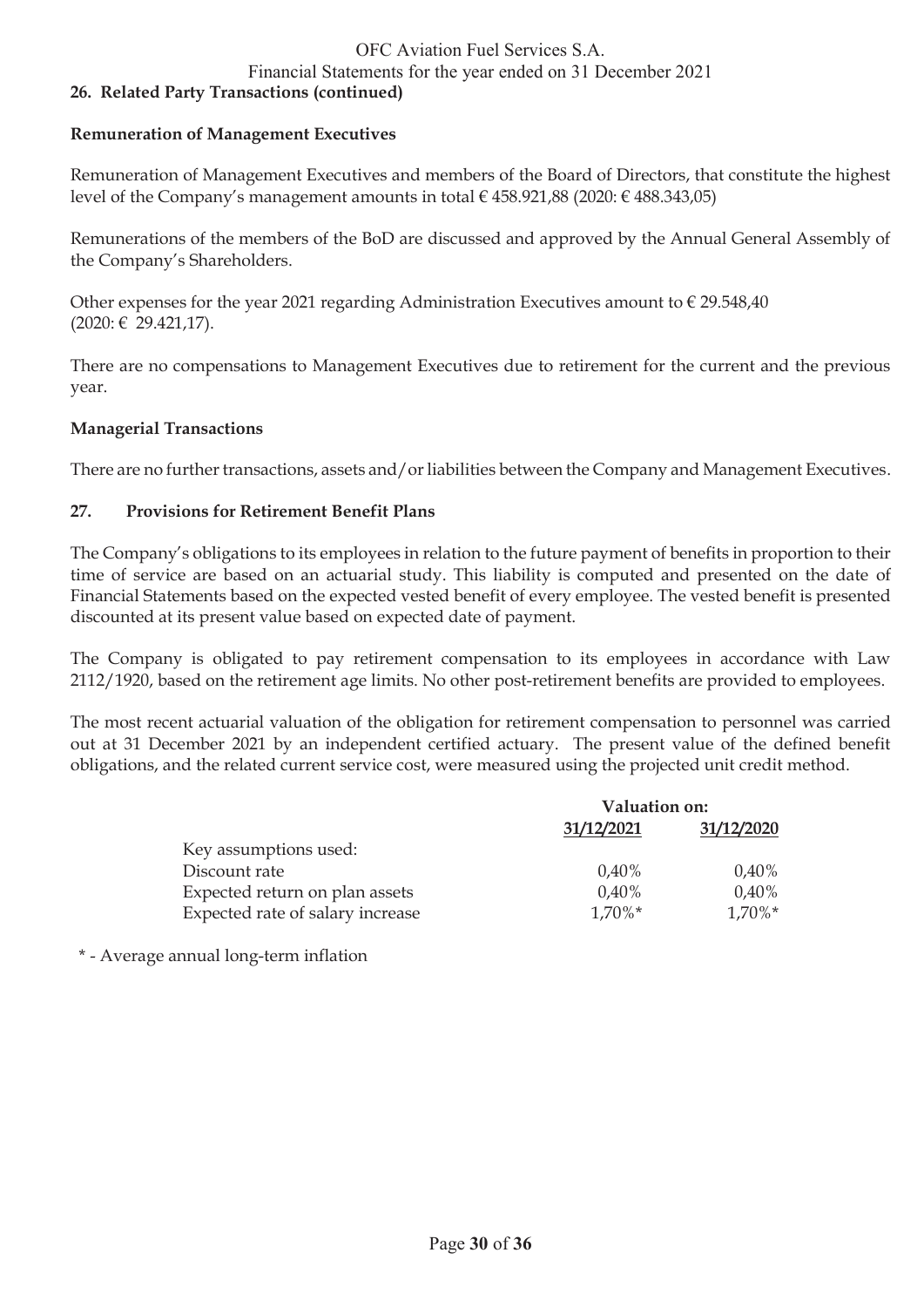#### Financial Statements for the year ended on 31 December 2021

## **27. Provisions for Retirement Benefit Plans (continued)**

The provision of the obligation for retirement compensation to personnel is analysed as follows:

| Amounts in Euro                                                     | 31/12/2021        | 31/12/2020        |
|---------------------------------------------------------------------|-------------------|-------------------|
| Present value of non-funded retirement benefit plan<br>obligation   | 171.809,58        | 159.323,71        |
| Net liability recognized in the Statement of Financial<br>Position  | <u>171.809,58</u> | 159.323,71        |
| Current liabilities for retirement compensation to<br>personnel     | 0,00              | 0,00              |
| Non-current liabilities for retirement compensation to<br>personnel | 171.809,58        | 159.323,71        |
| <b>Total</b>                                                        | <u>171.809,58</u> | <u>159.323,71</u> |

Amounts recognized in the profit or loss in respect with the obligation for retirement compensation to personnel are analysed below:

| Amounts in Euro                                                      | 31/12/2021  | 31/12/2020  |
|----------------------------------------------------------------------|-------------|-------------|
|                                                                      |             |             |
| Cost of current benefits                                             | 17.143,77   | 14.931,49   |
| Interest cost                                                        | 0,00        | 638,91      |
| <b>Termination benefits</b>                                          | 41.526,33   | 25.440,00   |
| Benefits paid                                                        | (41.526,33) | (40.000,00) |
| Net expense/ (income) recognized in the profit or loss               | 17.143,77   | 1.010,40    |
| Actuarial (gains)/losses recognized in Other Comprehensive<br>Income | (4.657,90)  | (1.414, 43) |
| Net expense/(income) recognized in Total Comprehensive<br>Income     | 12.485,87   | (404, 03)   |

The above recognized expense is included in the Company's operating expenses as follows:

| Amounts in Euro         | 31/12/2021 | 31/12/2020 |
|-------------------------|------------|------------|
| Cost of Sales           | 53.420,11  | 36.578,80  |
| Administration expenses | 5.249,99   | 4.431,60   |
| <b>Total</b>            | 58.670,10  | 41.010,40  |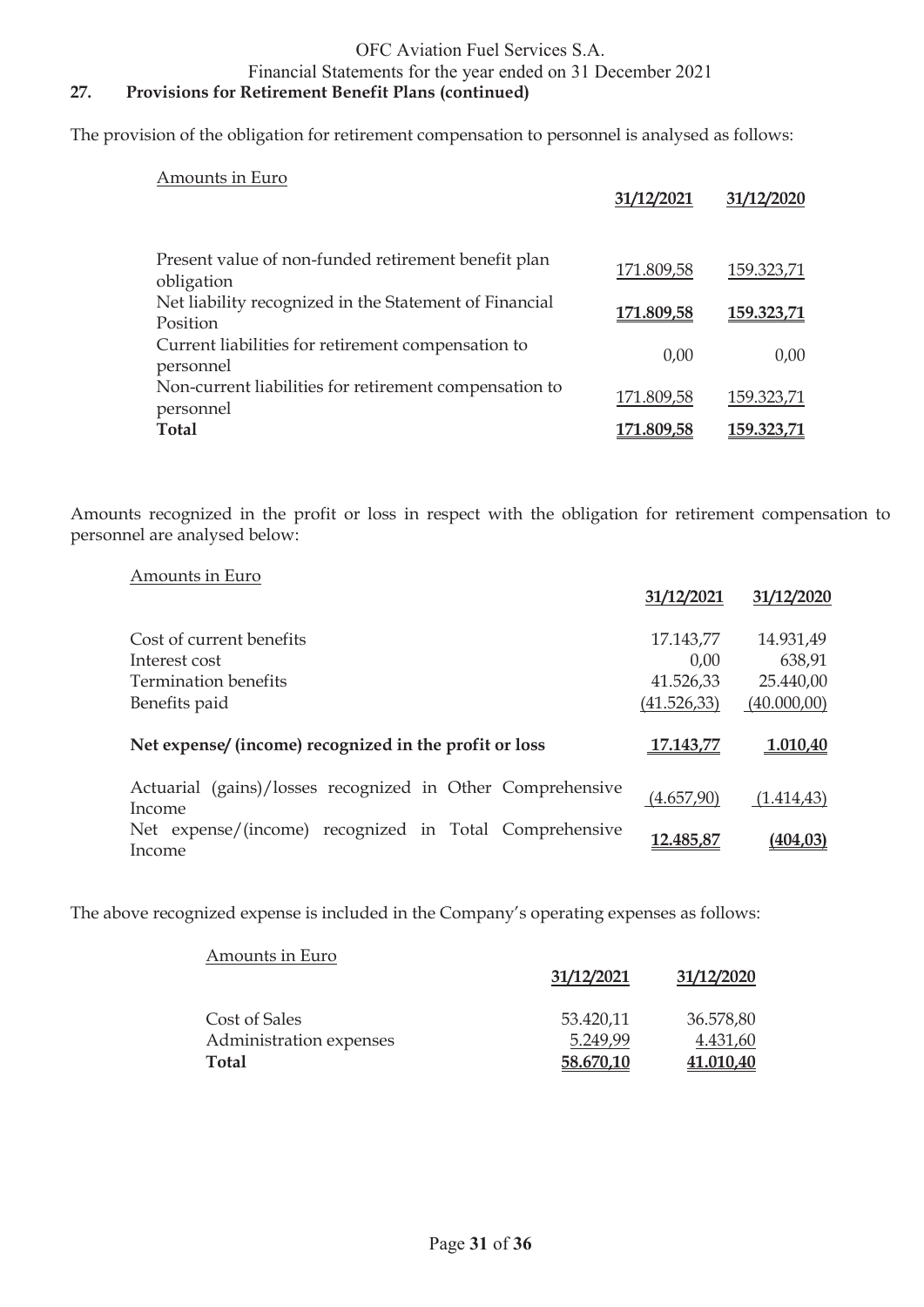Financial Statements for the year ended on 31 December 2021

## **27. Provisions for Retirement Benefit Plans (continued)**

Changes in the present values of the liability for retirement compensation to personnel is analysed as follows:

| Amounts in Euro                           |              |             |
|-------------------------------------------|--------------|-------------|
|                                           | 31/12/2021   | 31/12/2020  |
| Opening defined benefit obligation        | 159.323,71   | 159.727,74  |
| Service cost                              | 17.143,77    | 14.931,49   |
| Interest cost                             | 0.00         | 638,91      |
| Termination benefits                      | 41.526,33    | 25.440,00   |
| Benefits paid                             | (41.526, 33) | (40.000,00) |
| Actuarial (gains)/losses                  | (4.657,90)   | (1.414, 43) |
| <b>Closing Defined Benefit obligation</b> | 171.809,58   | 159.323,71  |

The sensitivity analysis of the Present Value of the Defined Benefit Obligation (PVDBO) for personnel compensation due to retirement is as follows:

| Amounts in Euro                                                             | 31/12/2021    | 31/12/2020    |
|-----------------------------------------------------------------------------|---------------|---------------|
| <b>Present Value Defined Benefits Commitment</b>                            | 171.809,58    | 159.323,71    |
| Calculation with discount rate $+0.3\%$                                     | 170.266,49    | 157.772,41    |
| Calculation with discount rate $-0.3\%$                                     | 173.396,97    | 160.915,60    |
| 28. Categories of Financial Instruments                                     |               |               |
| <b>Financial Assets</b>                                                     |               |               |
| Amounts in Euro                                                             | 31/12/2021    | 31/12/2020    |
| Trade and other current receivables<br>(cash and cash equivalents included) |               |               |
| (Notes: 16,17)                                                              | 12.829.200,98 | 10.452.066,60 |
| <b>Financial Liabilities</b>                                                |               |               |
| Amounts in Euro                                                             | 31/12/2021    | 31/12/2020    |
| Trade and other payables (Note 19)                                          | 915.949,86    | 332.008,21    |

#### **29. Financial Risk Management**

The Company's Management has assessed the impacts on the management of financial risks that may arise due to the general state of the Greek business environment. More generally, as mentioned below in the management of individual risks, the Management does not consider that any negative developments in the Greek economy will have a material effect on the normal operation of the Company.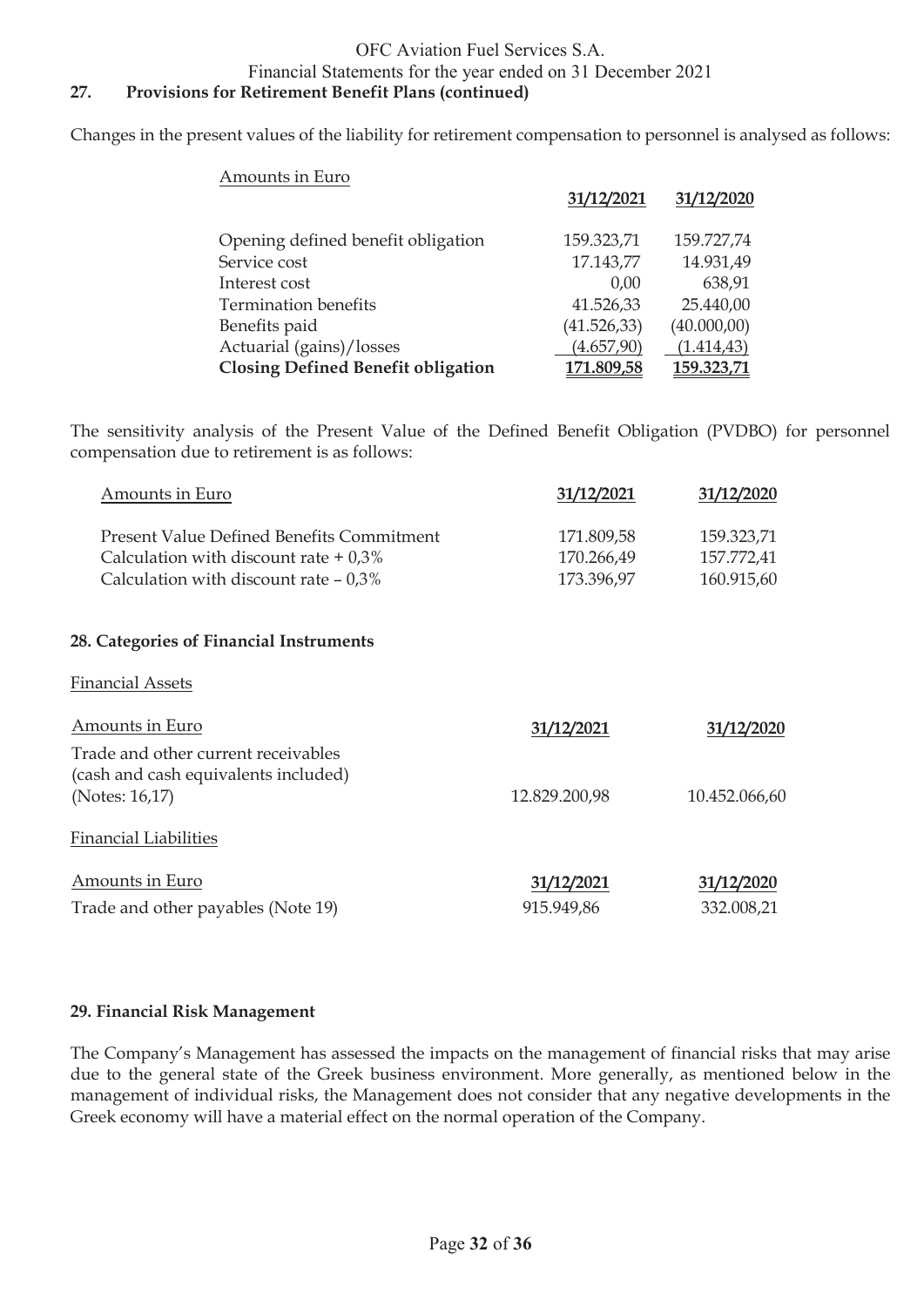## **29. Financial Risk Management (continued)**

## **Covid – 19**

Regarding the outbreak of the COVID-19 pandemic at the beginning of 2020, the Company's Management constantly monitors and carefully evaluates the phenomenon and its possible effects on the Company's activities, taking initiatives that deal as much as possible with the impact of its effects. Also, during 2020 and up to date, the Company utilizes the new state fiscal and tax policies and regulations, thus ensuring further liquidity. It is also noted, that from a very early stage, the Company developed emergency plans to ensure the continuity of its vital operations as well as the uninterrupted provision of its services. Based on the above, the Company took all necessary measures to protect the health of all personnel in order to limit the spread of the virus in all workplaces.

In particular:

 $\triangleright$  New procedures and guidelines for staff have been established, in particular with the aim of minimizing direct contact, while daily temperature measurement and control for the proper use of protective masks is performed on all staff of the facility.

 $\triangleright$  In the context of teleworking and where possible, employees have the opportunity and incentive to work remotely with the support of appropriate information systems and equipment and the use of the necessary tools and software. At the same time, the appropriate procedures were implemented to ensure the availability of the Company's key personnel.

➢ Instructions were issued and procedures were put in place to restrict business travel and participation in business meetings, and the use of media such as telephones, teleconferencing, and electronic communication was promoted.

 $\triangleright$  Employees are equipped daily with protective equipment (protective masks) as well as disinfectants.

➢ Hygienic and regular disinfection procedures are applied in all workplaces.

➢ COVID-19 virus detection tests are available to all employees, and performed at regular intervals.

The Company adapts the above procedures on a continuous basis by monitoring the changing epidemiological situation and the respective government directives and regulations. In addition, there was no need for impairment of the Company's assets, as a consequence of the occurrence of COVID-19 disease. The gradual restoration of normalcy at domestic and international level, as well as the undertaken political, fiscal and tax actions in the European Union and Greece have smoothed out the negative impact on the economic figures of the previous year.

### **a. Capital Risk Management**

The Company manages its capital to ensure that it will continue as a going concern while maximizing the return to stockholders through the optimization of the debt to equity ratio. The capital structure of the Company consists of cash and cash equivalents (note.17) and equity (share capital: note 21, reserves: note 22, retained earnings: note 23).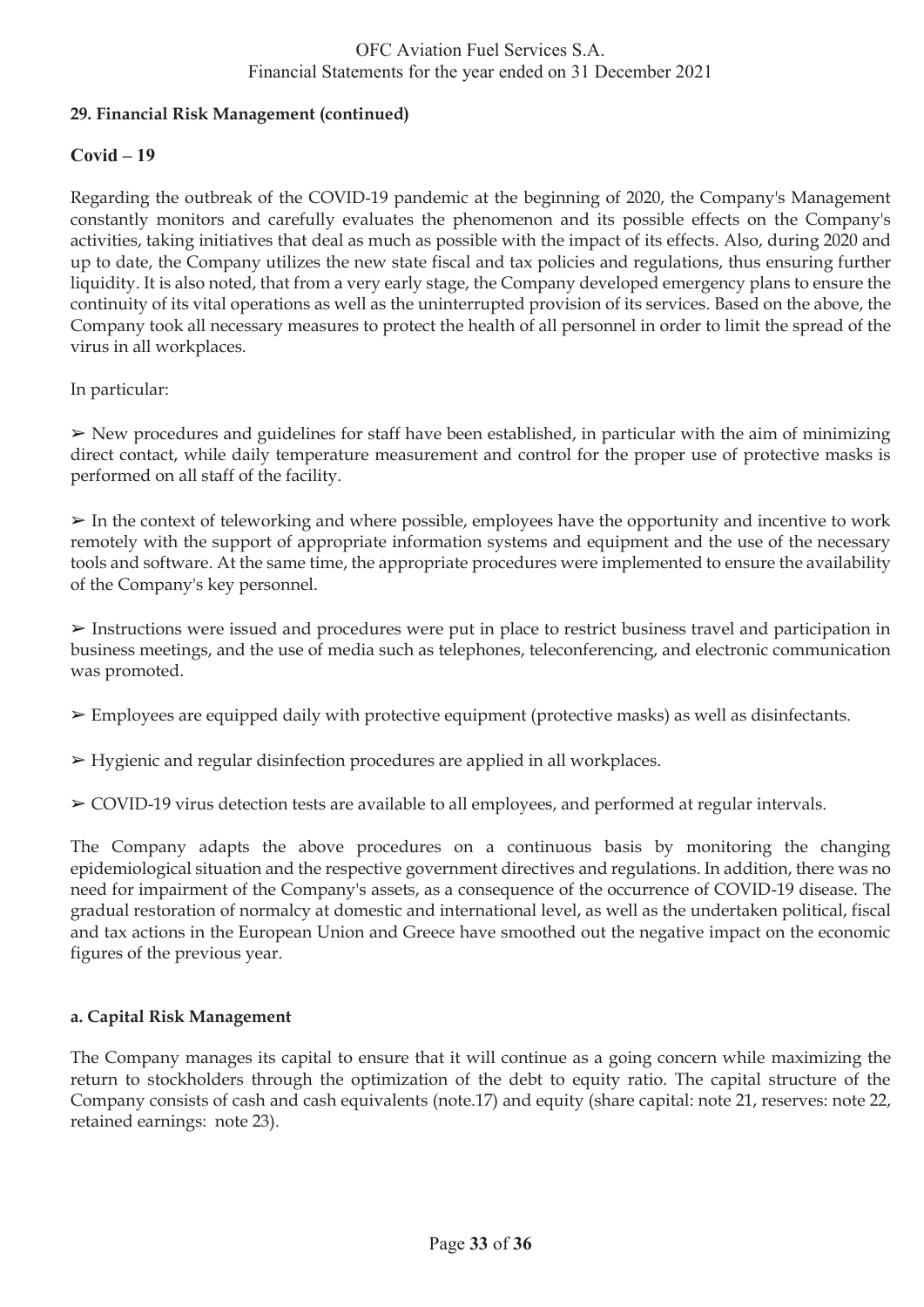#### OFC Aviation Fuel Services S.A. Financial Statements for the year ended on 31 December 2021 **29. Financial Risk Management (continued)**

The Company's Management reviews the capital structure on a frequent basis evaluating the relation:

#### *Net Debt to Equity (Gearing Ratio)*

The Gearing Ratio is as follows:

| Amounts in Euro                       | 31/12/2021                         | 31/12/2020                        |
|---------------------------------------|------------------------------------|-----------------------------------|
| Lease Liabilities                     | 3.452,66                           | 12.864,90                         |
| Cash and Cash Equivalents<br>Net Debt | (12.696.756,78)<br>(12.693.304.12) | (9.997.133,41)<br>(9.984.268, 51) |
| <b>Total Equity</b>                   | 12.782.964,21                      | 12.686.581,11                     |
| Net Debt to Equity Ratio              | $(99, 29\%)$                       | $(78,69\%)$                       |

#### **b. Financial Risk Management**

The main financial items of the Company are bank balances and trade receivables, borrowings and current liabilities.

The Company's activities mainly expose it to market risk, credit risk and liquidity risk.

The amounts presented in the Statement of Financial Position for cash, assets and the corresponding liabilities, represent their corresponding actual values.

The Company is not affected by changes in currency exchange as it mainly deals in Euro and therefore it is not exposed to currency risk.

#### **c. Credit Risk**

Credit risk mainly concerns trade receivables and other receivables, since Company cash and cash equivalents are deposited with well-known domestic banks.

The customers' status in the market significantly reduces the credit risk concentration, combined with the letters of guarantees received to secure these liabilities. (see more in Note 16).

#### **d. Liquidity Risk**

There are no arrears. The Company easily fulfils its obligations towards banks and suppliers. To overcome liquidity risks, the Management is in position to adjust the level of cash accordingly so as to meet the Company's cash needs.

Prudent liquidity management implies sufficient cash balances and capability to raise capital.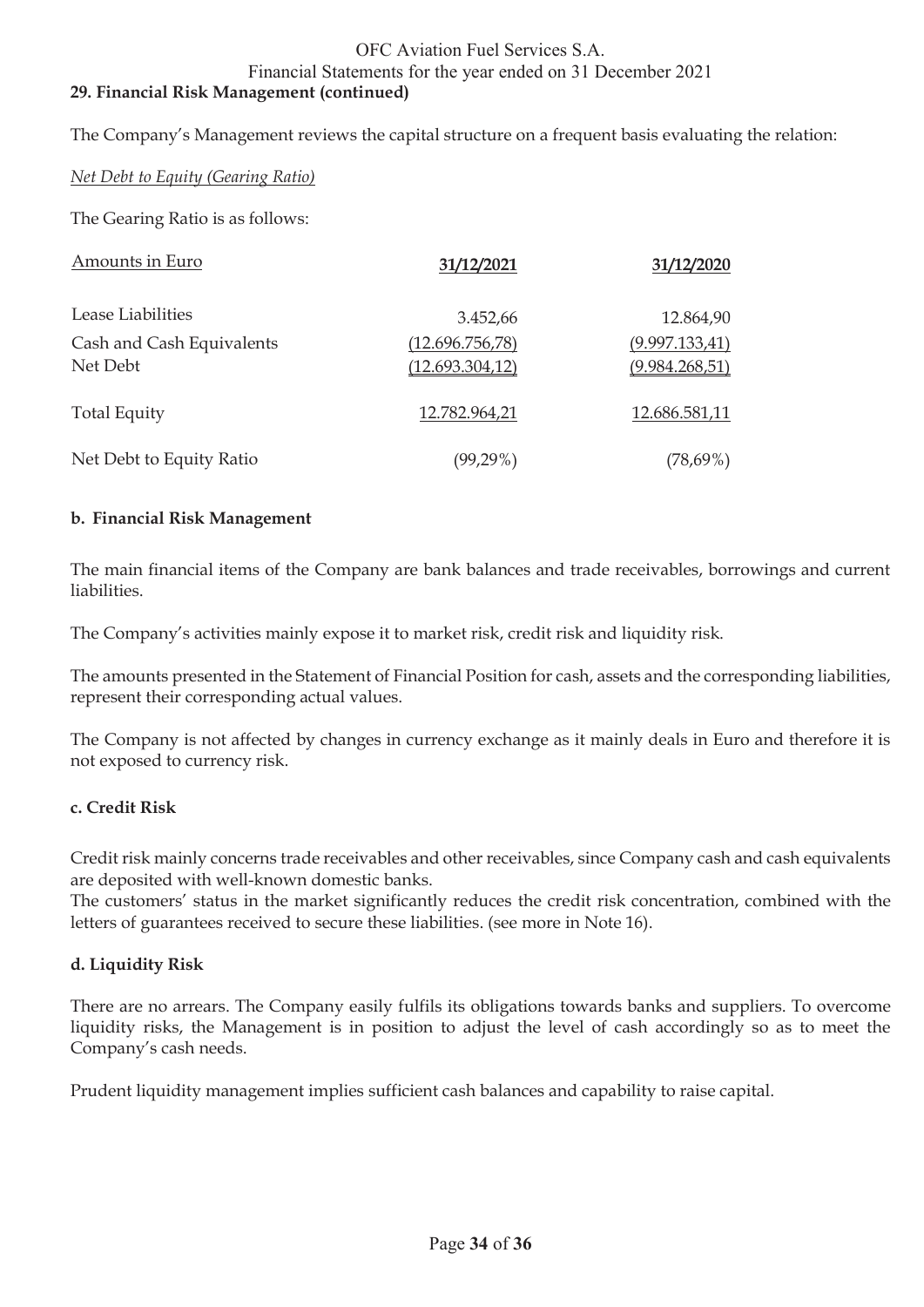### OFC Aviation Fuel Services S.A. Financial Statements for the year ended on 31 December 2021 **29. Financial Risk Management (continued)**

Maturity Table of Company liabilities

**2021**

| Amounts in Euro:            | Total<br>average<br>interest<br>rate | $0-6$ months | 7-12 months | 1-5 years | $5 + \text{years}$ | Total      |
|-----------------------------|--------------------------------------|--------------|-------------|-----------|--------------------|------------|
| Trade and Other<br>payables | $0\%$                                | 915.949,86   | 0,00        | 0,00      | 0,00               | 915.949,86 |
| Leases                      | 2,08%                                | 3.452,66     | 0,00        | 0,00      | 0,00               | 3.452,66   |
| Total                       |                                      | 919.402,52   | 0,00        | 0,00      | 0,00               | 919.402,52 |
| 2020                        | Total<br>average                     |              |             |           |                    |            |
| Amounts in Euro:            | interest<br>rate                     | 0-6 months   | 7-12 months | 1-5 years | $5 + \text{years}$ | Total      |
| Trade and Other<br>payables | $0\%$                                | 332.008,21   | 0,00        | 0,00      | 0,00               | 332.008,21 |
| Leases                      | 2,08%                                | 7.973,46     | 2.932,74    | 1.958,70  | 0,00               | 12.864,90  |
| Total                       |                                      | 339.981,67   | 2.932,74    | 1.958,70  | 0,00               | 344.873,11 |

### **30. Going Concern**

Despite the adverse market conditions, which prevailed since 2020 due to the pandemic, the energy crisis and the war in Ukraine, in combination with the existing inflationary pressures, the Company's management estimates that it has sufficient resources to ensure the smooth running of the operation as a "Going Concern in the foreseeable future.

### **31. Events after the reporting period**

In March 2022, the Company won for the second consecutive time the tender for the right of concession contract by the "Athens International Airport - El. Venizelos "for the management services of the facilities of receipt, storage and distribution, through underground system" Hydrant ", of aviation fuel at Athens International Airport - El. Venizelos ". The new concession contract will have a duration of 19 years with the option of a 5-year extension and starts on May 1, 2022.

Recent events and military action in Ukraine, as well as possible sanctions against Russia affecting international energy markets, are not expected to have a significant impact on the Company's operations.